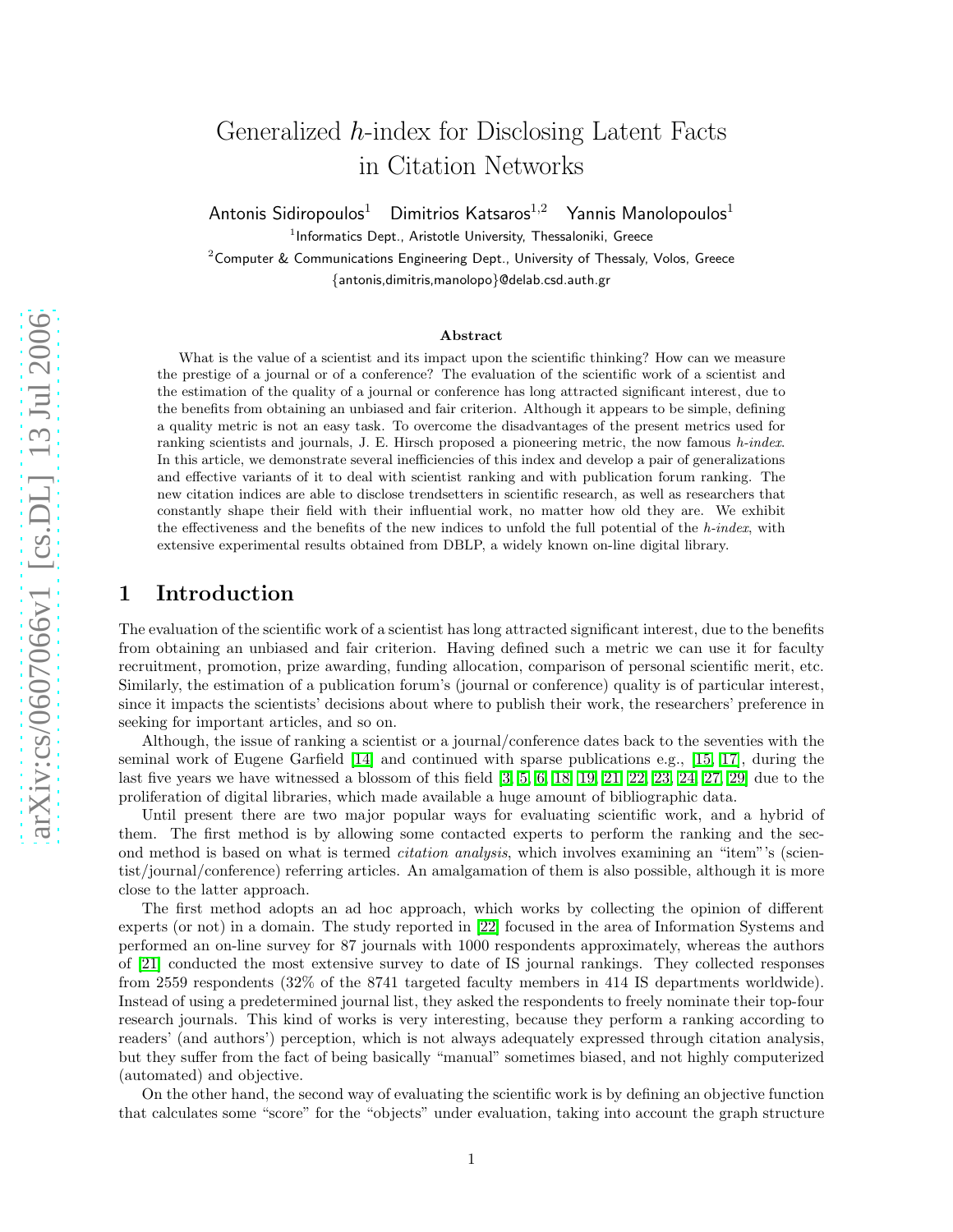created by the citations among the published articles. Defining a quality and representative metric is not an easy task, since it should account for the productivity of a scientist and the impact of all of his/her work (analogously for journals/conferences). Most of the existing methods up-to-date are based on some form of (arithmetics upon) the total number of authored papers, the average number of authored papers per year, the total number of citations, the average number of citations per paper, the average number of citations per year, etc. A comprehensive description of many of them can be found at [\[30\]](#page-18-9).

Finally, characteristic works implementing the hybrid approach of combining the experts' judge and citation analysis are described in [\[19,](#page-18-2) [32\]](#page-18-10). Their rankings are realized by taking some averages upon the results obtained from the citation analysis and experts' opinion, thus implementing a post-processing step of the two major approaches.

#### 1.1 Motivation for new citation indices

Although, there is no clear winner among citation analysis and experts' assessment, the former method is usually the preferred method, because it can be performed in a fully automated and computerized manner and it is able to exploit the wealth of citation information available in digital libraries.

All the metrics used so far in citation analysis, even those which are based on popular spectral techniques, like HITS [\[20\]](#page-18-11), PageRank [\[25\]](#page-18-12) and its variations for bibliometrics, like [\[7\]](#page-16-3), present one or more of the following drawbacks (see also [\[16\]](#page-18-13)):

- They do not measure the importance or impact of papers, e.g., the metrics based solely on the total number of papers.
- They are affected by a small number of "big hits" articles, which received huge number of citations, whereas the rest of the articles may have negligible total impact, e.g., the metrics based on the total number of citations.
- They can not measure productivity, e.g., the metrics based on the average number of citations per paper.
- They have difficulty to set administrative parameters, e.g., the metrics based on the number  $x$  of articles, which have received y citations each, or the metrics based on the number  $z$  of the most cited articles.

To collectively overcome all these disadvantages of the present metrics, last year J. E. Hirsch proposed the pioneering *h-index* [\[16\]](#page-18-13), which, in a short period of time, became extremely popular<sup>1</sup>. The *h-index* is defined as follows:

Definition 1. *A researcher has h-index h if h of his/her*  $N_p$  *articles have received at least h citations each, and the rest*  $(N_p - h)$  *articles have received no more than* h *citations* [\[1,](#page-16-4) [16\]](#page-18-13)*.* 

This metric calculates how broad the research work of a scientist is. The *h-index* accounts for both productivity and impact. For some researcher, to have large *h-index*, s/he must have a lot of "good" articles, and not just a few "good" articles.

The *h-index* acts as a lower bound on the real number of citations for a scientist. In fact, there is a significant gap between the total number of citations as calculated by *h-index* and the real number of citations of a scientist. Think that the quantity  $h$  will always be smaller than or equal to the number  $N_p$  of the articles of a researcher; it holds that  $h^2 \leq N_{c,tot}$ , where  $N_{c,tot}$  is the total number of citations that the researcher has received. Apparently, the equality holds when all the articles, which contribute to *h-index* have received exactly h citations each, which is quite improbable. Therefore, in the usual case it will hold that  $h^2 < N_{c,tot}$ . To bridge this gap, J. E. Hirsch defined the index a as follows:

Definition 2. *A scientist has a-index* a *if the following equation holds [\[16\]](#page-18-13):*

$$
N_{c,tot} = ah^2. \t\t(1)
$$

<sup>&</sup>lt;sup>1</sup>Notice that the economics literature defines the  $H$ -index (the Herfindahl-Hirschman index), which is a way of measuring the concentration of market share held by particular suppliers in a market. The  $H$  index is the sum of squares of the percentages of the market shares held by the firms in a market. If there is a monopoly, i.e., one firm with all sales, the H index is 10000. If there is perfect competition, with an infinite number of firms with near-zero market share each, the H index is approximately zero. Other industry structures will have H indices between zero and 10000.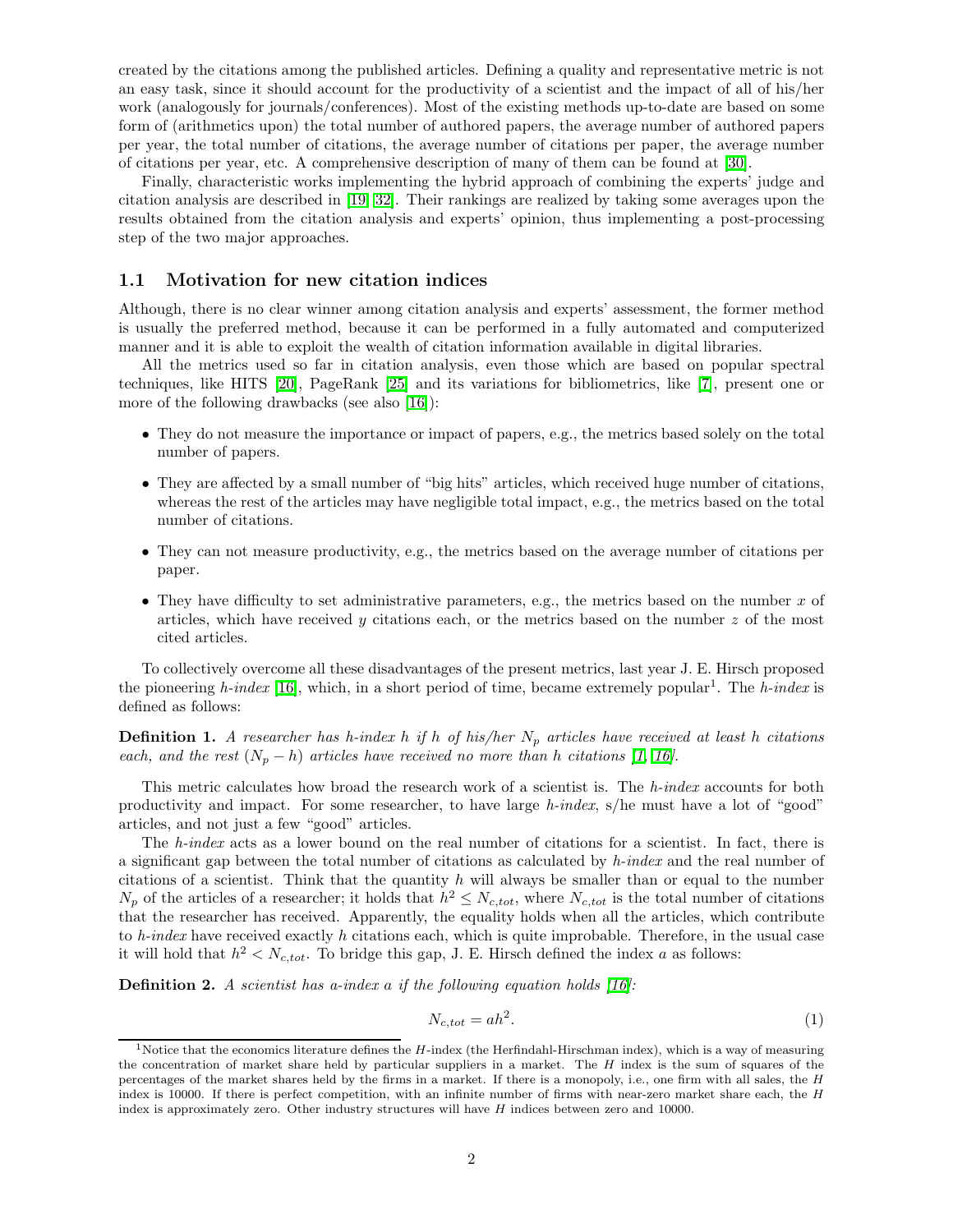The *a-index* can be used as a second metric-index for the evaluation and ranking of scientists. It describes the "magnitude" of each scientist's "hits". A large a implies that some article(s) have received a fairly large number of citations compared to the rest of its articles and with respect to what the *h-index* presents.

The introduction of the *h-index* was a major breakthrough in citation analysis. Though several aspects of the inefficiency of the original *h-index* are apparent; or to state it in its real dimension, significant efforts are needed to unfold the full potential of *h-index*. Firstly, the original *h-index* assigns the same importance to all citations, no matter what their age is, thus refraining from revealing the trendsetters scientists. Secondly, the *h-index* assigns the same importance to all articles, thus making the young researchers to have a relatively small *h-index*, because they did not have enough time either to publish a lot of good articles, or time to accumulate large number of citation for their good papers. Thus, the *h-index* can not reveal the brilliant though young scientists.

### 1.2 Our contributions

The purpose of our work is to extend and generalize the original *h-index* in such ways, so as to reveal various latent though strong facts hidden in citation networks. Our proposals aim to maintain the elegance and ease of computation of the original *h-index*, thus we strive for developing relatively simple indexes, since we believe that the simplicity of the *h-index* is one of its beauties. In this context, the article makes the following contributions:

- Introduces two generalizations of the *h-index*, namely the *contemporary h-index* and the *trend hindex*, which are appropriate for scientist ranking and are able to reveal *brilliant young scientists* and *trendsetters*, respectively. These two generalizations can also be used for the cases of conference and journal ranking.
- Introduces a normalized version of the *h-index* for scientist ranking, namely the *normalized h-index*.
- Introduces two variants of the *h-index* appropriate for journal/conference ranking, namely the *yearly h-index* and the *normalized yearly h-index*.
- Performs an extensive experimental evaluation of the aforementioned citation indices, using real data from DBLP, an online bibliographic database.

Developing mathematical models and conducting theoretical analysis of the properties of the proposed indexes is the next step in this work, but it is beyond the scope of this paper; here we are interesting in providing extensive experimental evidence of the power of the generalizations to the *h-index*.

The rest of this article is organized as follows: In Section [2,](#page-2-0) we present the novel citation indices which are devised for scientist ranking. Section [3](#page-4-0) presents the citation indices extending the *h-index* for journal/conference ranking. We present the evaluation of the introduced citation indices in Section [4](#page-5-0) and finally, Section [5](#page-15-0) summarizes the paper contributions and concludes the article.

# <span id="page-2-0"></span>2 Novel Citation Indices for Scientist Ranking

After the introduction of the *h-index*, a number of other proposals followed, either presenting case studies using it  $[2, 4, 9, 10, 26, 28]$  $[2, 4, 9, 10, 26, 28]$  $[2, 4, 9, 10, 26, 28]$  $[2, 4, 9, 10, 26, 28]$  $[2, 4, 9, 10, 26, 28]$  $[2, 4, 9, 10, 26, 28]$ , or describing a new variation of it  $[12]$  (aiming to bridge the gap between the lower bound of total number of citations calculated by *h-index* and their real number), or studying its mathematics and its performance [\[8,](#page-17-5) [11\]](#page-17-6).

Deviating from their line of research, we develop in this article a pair of generalizations of the *h-index* for ranking scientists, which are novel citation indices, a normalized variant of the *h-index* and a pair of variants of the *h-index* suitable for journal/conference ranking.

#### The contemporary  $h$ -index.

The original *h-index* does not take into account the "age" of an article. It may be the case that some scientist contributed a number of significant articles that produced a large *h-index*, but now s/he is rather inactive or retired. Therefore, senior scientists, who keep contributing nowadays, or brilliant young scientists, who are expected to contribute a large number of significant works in the near future but now they have only a small number of important articles due to the time constraint, are not distinguished by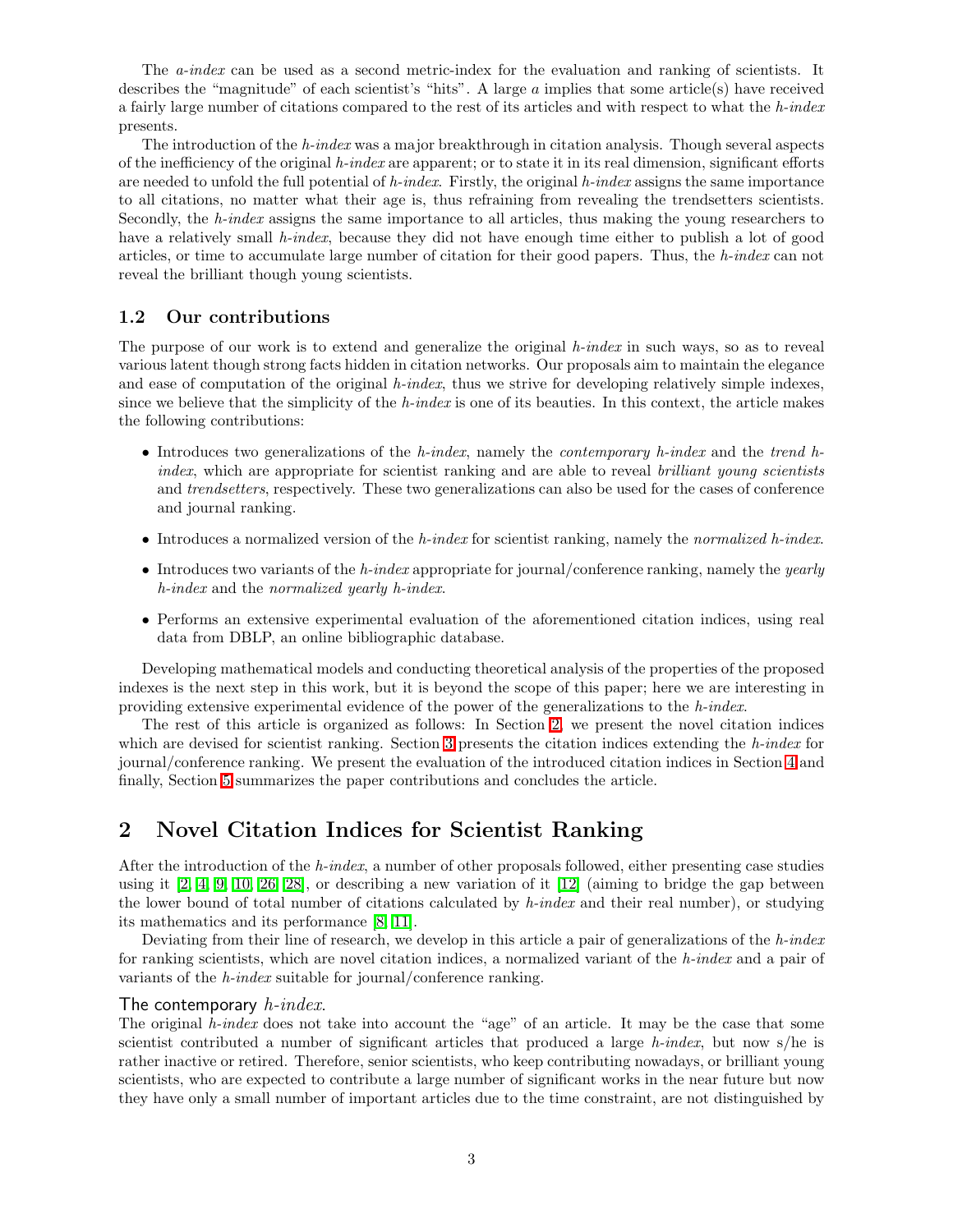the original *h-index*. Thus, arises the need to define a generalization of the *h-index*, in order to account for these facts.

We define a novel score  $S<sup>c</sup>(i)$  for an article i based on citation counting, as follows:

<span id="page-3-0"></span>
$$
S^{c}(i) = \gamma * (Y(now) - Y(i) + 1)^{-\delta} * |C(i)|
$$
\n(2)

where  $Y(i)$  is the publication year of article i and  $C(i)$  are the articles citing the article i. If we set  $\delta=1$ , then  $S<sup>c</sup>(i)$  is the number of citations that the article i has received, divided by the "age" of the article. Since, we divide the number of Citations with the time interval, the quantities  $S<sup>c</sup>(i)$  will be too small to create a meaningful *h-index*; thus, we use the coefficient  $\gamma$ . In our experiments, reported in Sections [4,](#page-5-0) we use the value of 4 for the coefficient  $\gamma$ . Thus, for an article published during the current year, its citations account four times. For an article published 4 year ago, its citations account only one time. For an article published 6 year ago, its citations account  $\frac{4}{6}$  times, and so on.

This way, an old article gradually loses its "value", even if it still gets citations. In other words, in the calculations we mainly take into account the newer articles<sup>2</sup>. Therefore, we define a novel citation index for scientist rankings, the *contemporary h-index*, expressed as follows:

<span id="page-3-1"></span>**Definition 3.** A researcher has contemporary h-index  $h^c$ , if  $h^c$  of its  $N_p$  articles get a score of  $S^c(i) \geq h^c$ *each, and the rest*  $(N_p - h^c)$  *articles get a score of*  $S^c(i) \leq h^c$ .

#### The trend *h*-index.

The original *h-index* does not take into account the year when an article acquired a particular citation, i.e., the "age" of each citation. For instance, consider a researcher who contributed to the research community a number of really brilliant articles during the decade of 1960, which, say, got a lot of citations. This researcher will have a large *h-index* due to the works done in the past. If these articles are not cited anymore, it is an indication of an outdated topic or an outdated solution. On the other hand, if these articles continue to be cited, then we have the case of an *influential mind*, whose contributions continue to shape newer scientists' minds. There is also a second very important aspect in aging the citations. There is the potential of disclosing *trendsetter*, i.e., scientists whose work is considered pioneering and sets out a new line of research that currently is hot ("trendy"), thus this scientist's works are cited very frequently.

To handle this, we take the opposite approach than *contemporary h-index*'s; instead of assigning to each scientist's article a decaying weight depending on its age, we assign to each citation of an article an exponentially decaying weight, which is as a function of the "age" of the citation. This way, we aim at estimating the impact of a researcher's work in a particular time instance. We are not interested in how old the articles of a researcher are, but whether they still get citations. We define an equation similar to Equation [2,](#page-3-0) which is expressed as follows:

$$
S^{t}(i) = \gamma * \sum_{\forall x \in C(i)} (Y(now) - Y(x) + 1)^{-\delta}
$$
\n(3)

<span id="page-3-2"></span>where  $\gamma$ ,  $\delta$ ,  $Y(i)$  and  $S(i)$  for an article i are as defined earlier. We define a novel citation index for scientist ranking, the *trend h-index*, expressed as follows:

**Definition 4.** A researcher has trend h-index  $h^t$  if  $h^t$  of its  $N_p$  articles get a score of  $S^t(i) \geq h^t$  each, *and the rest*  $(N_p - h^t)$  *articles get a score of*  $S^t(i) \leq h^t$  *each.* 

Apparently, for  $\gamma = \delta = 1$ , the *trend h-index* coincides with the original *h-index*.

It is straightforward to devise a generalization of both the *contemporary h-index* and *trend h-index*, which takes into account both the age of a scientist's article and the age of each citation to this article, but such index does not provide many additional insights about the real contributions of a scientist. Therefore, we dot not investigate further this generalization in the present article.

#### The normalized  $h$ -index.

Since the scientists do not publish the same number of articles, the original *h-index* is not the fairer metric; thus, we define a normalized version of *h-index*, expressed as follows:

<sup>&</sup>lt;sup>2</sup>Apparently, if  $\delta$  is close to zero, then the impact of the time penalty is reduced, and, for  $\delta = 0$ , this variant coincides with the original *h*-index for  $\gamma = 1$ .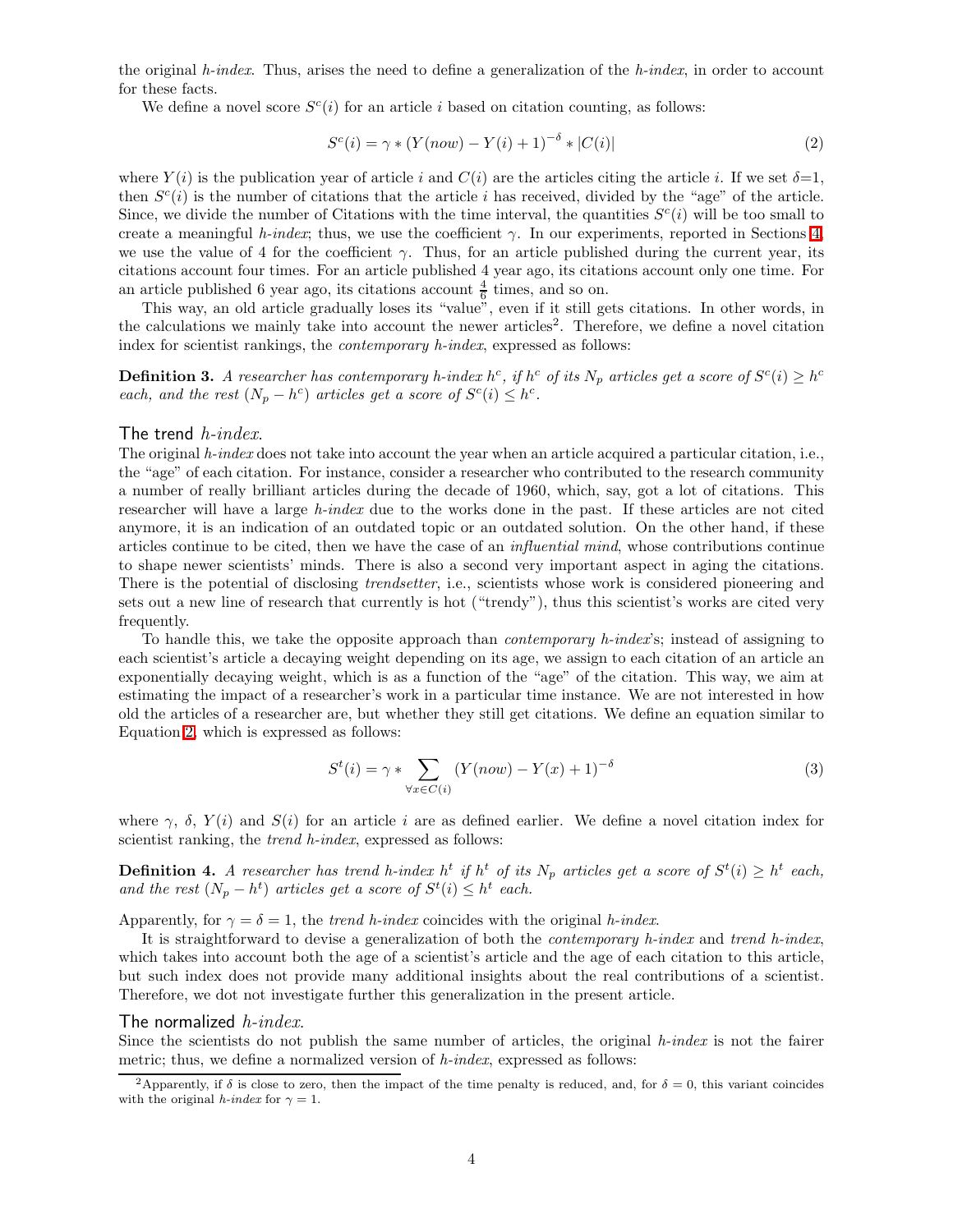**Definition 5.** A researcher has normalized h-index  $h^n = h/N_p$ , if h of its  $N_p$  articles have received at *least* h *citations each, and the rest*  $(N_p - h)$  *articles received no more than* h *citations.* 

In the next section, we define some variants of the *h-index* family of citation indices for ranking journals/conferences.

### <span id="page-4-0"></span>3 New Citation Indices for Journals and Conferences Ranking

Based on the original idea of the *h-index* and on the aforementioned generalizations and variants, we define analogous concepts for ranking journals and conferences. For instance, the *h-index* of a journal/magazine or of a conference is h, if h of the  $N_p$  articles it contains, have received at least h citations each, and the rest (N<sup>p</sup> − h) articles received no more than h. The generalizations of *contemporary h-index* and *trend h-index* can be defined for conferences and journals as well similarly to the Definitions [3](#page-3-1) and [4.](#page-3-2) Direct applications of the *h-index* in journal ranking following this definition appeared in [\[2,](#page-16-5) [9,](#page-17-2) [28\]](#page-18-15). Though, we observe that the direct application of the index can not guarantee a fair comparison between conferences or between journals, because a) their lives are different, and b) they publish different numbers of articles.

<span id="page-4-1"></span>We deal with the first problem by calculating the *h-index* on a per year basis. In particular, we define that:

**Definition 6.** A conference or a journal has yearly h-index  $h_y$  for the year y if  $h_y$  of its articles  $N_{p,y}$ *published during the year* y *have received at least*  $h_y$  *citations each, and the rest* ( $N_{p,y} - h_y$ ) *articles received no more than* h<sup>y</sup> *citations.*

For instance, the h index for the year 1992, denoted as  $h_{1992}$ , of the conference *VLDB* is computed as the number of its articles which have received more than  $h_{1992}$  citations. The drawbacks though of the aforementioned metric are the following:

- 1. The conferences/journals do not publish exactly the same number of articles. Thus, for a conference which published around 50 articles, the upper bound for its h-index is 50. Another conference which published 150 the upper bound for its h-index is 150, and it also has much more stronger probability to exceed the limit of 50. The number of articles appearing in a year in a conference or journal reflects the preference of the researchers to this publication forum. If we consider that the forum published 50 articles, because it could not attract more valuable articles, then it correctly has as upper bound the number 50 and it is not a problem that it can not overrule forum  $B$ . On the other hand, perhaps we are interested in the average "quality" of the articles published in a forum, no matter what the number of published articles in a forum is.
- 2. The  $h_y$  index constantly changes. Even though we examine a conference which took place in 1970, the  $h_y$  index that we can calculate today, is possible to change a few year later. Thus, the drawback of this index is that we can not have a final evaluation for the forums of a year, no matter how old are they.

The only way to overcome the second drawback, is to add a time window after the organization of a conference or the publication of a journal (i.e., ten or five years time window). This would add the notion of the Impact Factor [\[31\]](#page-18-16) to the metric, which is beyond the scope of our current research.

<span id="page-4-2"></span>To address the first drawback, we define a "parallel" index, which is normalized with respect to the number of articles published in a forum. Its formal definition is given below:

**Definition 7.** A conference or journal for the year y has **normalized index**  $h_y^n = h_y/N_{p,y}$ , if  $h_y$  of *its*  $N_{p,y}$  *articles in the year* y *have received at least*  $h_y$  *citations each, and the rest*  $(N_{p,y} - h_y)$  *articles received no more than* h<sup>y</sup> *citations.*

Having defined these generalizations and variants of the original *h-index*, we will evaluate in the subsequent sections their success in identifying scientists or forums with extraordinary performance or their ability to reveal latent facts in a citation network, such as brilliant young scientists and trendsetters. For the evaluation, we will exploit the on-line database of DBLP <sup>3</sup>.

<sup>3</sup>The DBLP digital library with bibliographic data on "Databases and Logic Programming" is maintained by Michael Ley at the University of Trier, accessible from <http://dblp.uni-trier.de/>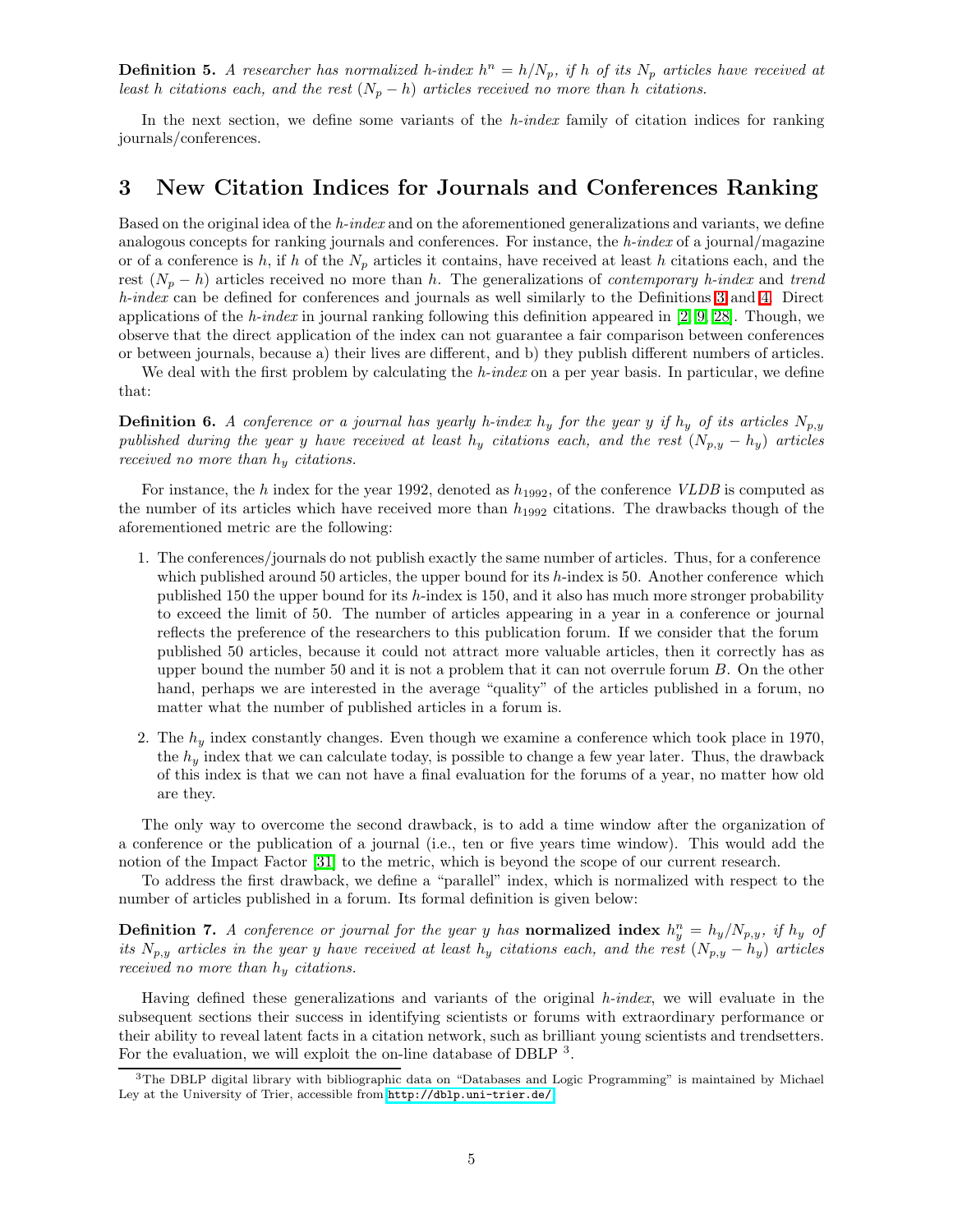# <span id="page-5-0"></span>4 Experiments

In this section we will present the ranking results for scientists, conferences and journals by using the basic *h-index* definition as well as by using the generalizations and variants developed in the previous sections. Along the lines of [\[30,](#page-18-9) [31,](#page-18-16) [32\]](#page-18-10), our dataset consists of the DBLP collection (DBLP timestamp: Mar/3/2006). The reasons for selecting this source of data instead of ISI or Google Scholar or CiteSeer are the following:

- 1. DBLP contains data about journal and conference publications as well.
- 2. DBLP data are focused mostly in the area of Databases.
- 3. The maintainers of DBLP library put a lot of work into resolving the "names problem" the same person referenced with (many) different names.
- 4. DBLP's data format gave us the possibility to eliminate "self-citations", which is not done by Google Schoolar.
- 5. Google Scholar only takes into account papers it finds on the Web.
- 6. ISI's coverage for computer science is not comprehensive.
- 7. CiteSeer does not eliminate "self-citations" and does not rank author queries by citation number and also weights them by year.

It is worthwhile noticing that many top conferences of this area are very competitive (with an acceptance ratio stronger than 1:3 and up to 1:7), and occasionally more competitive that the top journals of the area. In many computer science departments worldwide, publications in these conferences are favored in comparison to journal publications. Therefore, a ranking of conferences on databases is equally important to the ranking of the journals of the area.

The used database snapshot contains 451694 inproceedings, 266307 articles, 456511 authors, 2024 conference series and 504 journals. Also, the number of citations in our dataset is 100205. Although this number is relatively small, it is a satisfactory sample for our purposes. Almost all citations in the database are made from publications prior to the year 2001. Thus, we can assume that the results presented here correspond to the year 2001. From now on, with the term "now" we actually mean sometime near 2001. Although other bibliographic sources (e.g., ISI, Google Scholar, CiteSeer) are widely available, the used collection has the aforementioned desired characteristics and thus it is sufficient for exhibiting the benefits of our proposed citation indices, without biasing our results.

### 4.1 Experiments with the h-index for scientists

<span id="page-5-1"></span>In Tables [1,](#page-6-0) [2,](#page-6-1) [3](#page-7-0) and [4](#page-7-1) we present the resulting ranking using the *h-index*, as well as its defined generalizations. In these tables columns  $a_c$  and  $a_t$  stand for the *a-index* corresponding to *contemporary h-index* and *trend h-index*, respectively. The computation of  $a_c$  (and  $a_t$ ) is analogous to the original *a-index* computation, but it uses the functions  $S_c(i)$  (and  $S_t(i)$ ) defined earlier for all publications of each author, rather than using the total number of citations<sup>4</sup>. This is depicted in Equations [4](#page-5-1) and [5](#page-5-2) where P is the set of author's publications.

$$
\sum_{\forall i \in P} S_c(i) = a_c h_c^2 \tag{4}
$$

$$
\sum_{\forall i \in P} S_t(i) = a_t h_t^2 \tag{5}
$$

<span id="page-5-2"></span> $\sum_{\forall i \in P} S_c(i) \geq h_c^2$  and  $\sum_{\forall i \in P} S_t(i) \geq h_t^2$  are true. The equality holds only in the unusual case that Based on the *contemporary h-index* and *trend h-index* definitions, it is obvious that the conditions every  $S_c(i)$  is equal to  $h_c$ .

At a first glance, we see that the values computed for *h-index* (Table [1\)](#page-6-0) are much lower than the values presented in [\[16\]](#page-18-13) for physics scientists due to the non completeness of the source data. Also, we

<sup>&</sup>lt;sup>4</sup>Notice here that the equations  $N_{c,tot} = a_c h_c^2$  and  $N_{c,tot} = a_t h_t^2$  are not true since  $\sum_{\forall i \in P} S_c(i)$  and  $\sum_{\forall i \in P} S_t(i)$  are different than  $N_{c,tot}$ .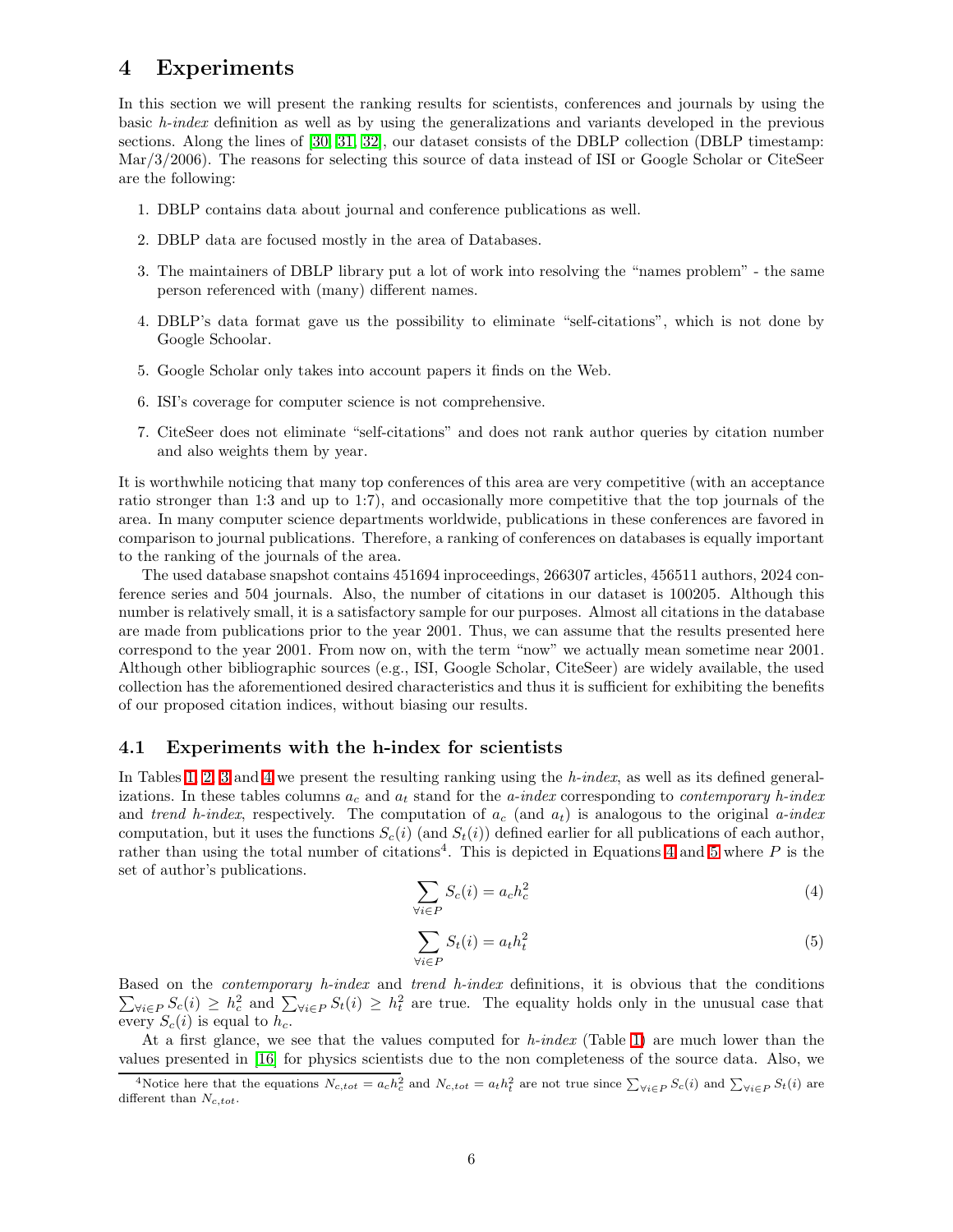can notice that the values for  $h, h_c$  and  $h_t$  are different from each other as well as there are differences in the ordering of the scientists. This confirms our allegation for the convenience of these indices and will be discussed in the sequel of the article.

A superficial examination of Tables [2](#page-6-1) and [3,](#page-7-0) does not reveal any major difference between their ranking and the ranking obtained by *h-index* (in Table [1\)](#page-6-0). With respect to Table [2,](#page-6-1) the astute reader though, will catch three important representative cases: the case of Christos Faloutsos, the case of Serge Abiteboul and the case of Jennifer Widom. Christos Faloutsos is at the 16 th place of *h-index* table. In *contemporary h-index* table he climbs to the  $14^{th}$  position. Serge Abiteboul climbs up from the  $13^{th}$  position to the  $5^{th}$ position. Similarly, Jennifer Widom appears in the  $6<sup>th</sup>$  position of the *contemporary h-index* (Table [2\)](#page-6-1), although she does not have an entry in the *h-index* (see Table [1\)](#page-6-0). This means that the major amount of their good publications is published in the resent years (relatively to the rest of the scientists). In other words, they work on now hot topics. Consequently, we would characterize their works as *contemporary*.

The results appear more impressive in the *trend h-index* (Table [3\)](#page-7-0). Christos Faloutsos climbs to the  $8<sup>th</sup>$  position, and Jennifer Widom in the  $5<sup>th</sup>$  position. This shows that their publications get citations during the very recent years. Consequently, we would characterize the work of Faloutsos and Widom as *"trendy"*, in the sense that a general interest exists by the rest of the research community for the work of the specific scientists during the particular time period. Indeed, Faloutsos is recognized as (one of) the

| Name                    | h  | $\boldsymbol{a}$ | $\overline{N_{c,tot}}$ | $N_p$ |
|-------------------------|----|------------------|------------------------|-------|
| 1. Michael Stonebraker  | 24 | 3.78             | 2180                   | 193   |
| 2. Jeffrey D. Ullman    | 23 | 3.37             | 1783                   | 227   |
| 3. David J. DeWitt      | 22 | 3.91             | 1896                   | 150   |
| 4. Philip A. Bernstein  | 20 | 3.39             | 1359                   | 124   |
| 5. Won Kim              | 19 | 2.96             | 1071                   | 143   |
| 6. Catriel Beeri        | 18 | 3.16             | 1024                   | 93    |
| 7. Rakesh Agrawal       | 18 | 3.06             | 994                    | 154   |
| 8. Umeshwar Dayal       | 18 | 2.81             | 913                    | 130   |
| 9. Hector Garcia-Molina | 17 | 3.60             | 1041                   | 314   |
| 10. Yehoshua Sagiv      | 17 | 3.52             | 1020                   | 121   |
| 11. Ronald Fagin        | 17 | 2.83             | 818                    | 121   |
| 12.Jim Gray             | 16 | 6.13             | 1571                   | 118   |
| 13. Serge Abiteboul     | 16 | 4.33             | 1111                   | 172   |
| 14. Michael J. Carey    | 16 | 4.25             | 1090                   | 151   |
| 15.Nathan Goodman       | 16 | 3.37             | 865                    | 68    |
| 16. Christos Faloutsos  | 16 | 2.89             | 742                    | 175   |
| 17. Raymond A. Lorie    | 15 | 6.23             | 1403                   | 35    |
| 18. Jeffrey F. Naughton | 15 | 2.90             | 653                    | 123   |
| 19. Bruce G. Lindsay    | 15 | 2.76             | 623                    | 60    |
| 20.David Maier          | 14 | $5.56\,$         | 1090                   | 158   |

Table 1: Scientist ranking using the *h-index*.

<span id="page-6-0"></span>

| Name                    | $h_c$ | $a_{c}$  | $\boldsymbol{h}$ | $\overline{N}_{c,tot}$ | $N_p$ |
|-------------------------|-------|----------|------------------|------------------------|-------|
| 1.David J. DeWitt       | 14    | 3.10     | 22               | 1896                   | 150   |
| 2. Jeffrey D. Ullman    | 13    | 3.44     | 23               | 1783                   | 227   |
| 3. Michael Stonebraker  | 12    | 3.98     | 24               | 2180                   | 193   |
| 4. Rakesh Agrawal       | 12    | 3.24     | 18               | 994                    | 154   |
| 5. Serge Abiteboul      | 11    | 4.08     | 16               | 1111                   | 172   |
| 6. Jennifer Widom       | 11    | 3.23     | 14               | 709                    | 136   |
| 7. Jim Gray             | 10    | 3.93     | 16               | 1571                   | 118   |
| 8. Michael J. Carey     | 10    | 3.79     | 16               | 1090                   | 151   |
| 9. Won Kim              | 10    | 3.00     | 19               | 1071                   | 143   |
| 10. David Maier         | 10    | 2.93     | 14               | 1090                   | 158   |
| 11.Hector Garcia-Molina | 9     | 5.30     | 17               | 1041                   | 314   |
| 12. Jeffrey F. Naughton | 9     | 3.85     | 15               | 653                    | 123   |
| 13. Yehoshua Sagiv      | 9     | 3.76     | 17               | 1020                   | 121   |
| 14. Christos Faloutsos  | 9     | $3.68\,$ | 16               | 742                    | 175   |
| 15. Catriel Beeri       | 9     | 3.59     | 18               | 1024                   | 93    |
| 16. Philip A. Bernstein | 9     | 3.49     | 20               | 1359                   | 124   |
| 17. Umeshwar Dayal      | 9     | 3.39     | 18               | 913                    | 130   |
| 18.Hamid Pirahesh       | 9     | 3.34     | 14               | 622                    | 67    |
| 19.H. V. Jagadish       | 9     | $2.88\,$ | 12               | 503                    | 151   |
| 20.Raghu Ramakrishnan   | 8     | 5.05     | 14               | 818                    | 147   |

<span id="page-6-1"></span>Table 2: Scientist ranking using the *contemporary h-index*.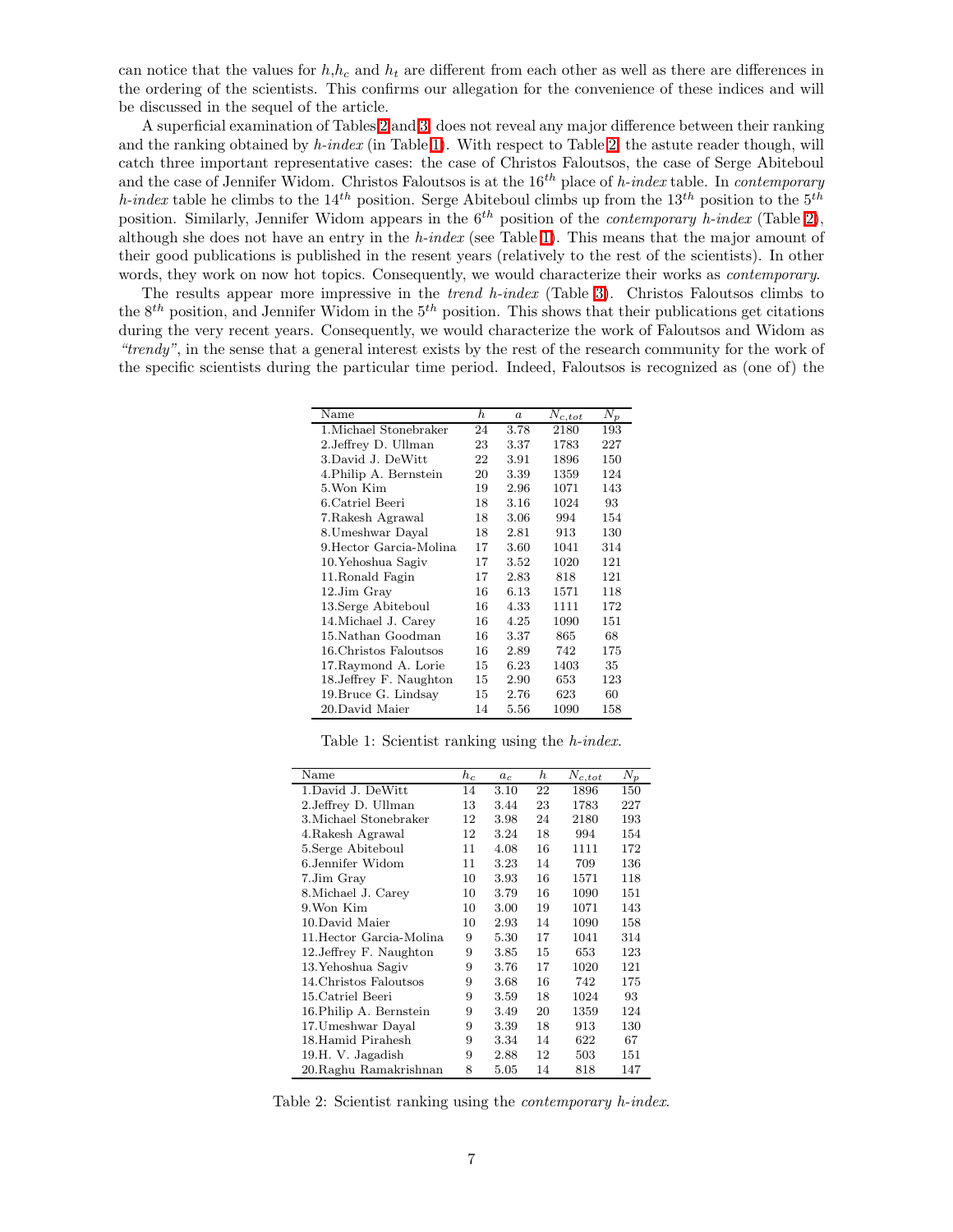| Name                    | $h_t$ | $a_t$ | $\boldsymbol{h}$ | $N_{c,tot}$ | $N_p$ |
|-------------------------|-------|-------|------------------|-------------|-------|
| 1.David J. DeWitt       | 20    | 2.73  | 22               | 1896        | 150   |
| 2. Michael Stonebraker  | 17    | 3.61  | 24               | 2180        | 193   |
| 3. Jeffrey D. Ullman    | 17    | 3.45  | 23               | 1783        | 227   |
| 4. Rakesh Agrawal       | 17    | 3.06  | 18               | 994         | 154   |
| 5.Jennifer Widom        | 16    | 2.81  | 14               | 709         | 136   |
| 6. Serge Abiteboul      | 14    | 4.07  | 16               | 1111        | 172   |
| 7.Hector Garcia-Molina  | 14    | 4.03  | 17               | 1041        | 314   |
| 8. Christos Faloutsos   | 14    | 3.15  | 16               | 742         | 175   |
| 9. Jim Gray             | 13    | 4.46  | 16               | 1571        | 118   |
| 10. Jeffrey F. Naughton | 13    | 3.36  | 15               | 653         | 123   |
| 11. Won Kim             | 13    | 3.23  | 19               | 1071        | 143   |
| 12. Michael J. Carey    | 12    | 4.79  | 16               | 1090        | 151   |
| 13. Yehoshua Sagiv      | 12    | 3.96  | 17               | 1020        | 121   |
| 14. Umeshwar Dayal      | 12    | 3.41  | 18               | 913         | 130   |
| 15. Catriel Beeri       | 12    | 3.12  | 18               | 1024        | 93    |
| 16. Raghu Ramakrishnan  | 11    | 4.41  | 14               | 818         | 147   |
| 17. Philip A. Bernstein | 11    | 4.03  | 20               | 1359        | 124   |
| 18. David Maier         | 11    | 3.94  | 14               | 1090        | 158   |
| 19.Hamid Pirahesh       | 11    | 3.87  | 14               | 622         | 67    |
| 20.H. V. Jagadish       | 11    | 3.58  | 12               | 503         | 151   |

<span id="page-7-0"></span>Table 3: Scientist ranking using the *trend h-index*.

| Name                     | $\mathfrak{h}_n$ | $\boldsymbol{h}$ | $\boldsymbol{a}$ | $\overline{N_{c_{t}ot}}$ | $N_p$ |
|--------------------------|------------------|------------------|------------------|--------------------------|-------|
| 1.Rajiv Jauhari          | 1                | 5                | 3.72             | 93                       | 5     |
| 2.Jie-Bing Yu            | 1                | 5                | 2.36             | 59                       | 5     |
| 3.L. Edwin McKenzie      | 1                | 5                | 2.04             | 51                       | 5     |
| 4. Upen S. Chakravarthy  | 0.88             | 8                | 2.60             | 167                      | 9     |
| 5. James B. Rothnie Jr.  | 0.85             | 6                | 6.55             | 236                      | 7     |
| 6.M. Muralikrishna       | 0.85             | 6                | 5.47             | 197                      | 7     |
| 7. Stephen Fox           | 0.83             | 5                | 4.12             | 103                      | 6     |
| 8. Antonin Guttman       | 0.8              | 4                | 20.43            | 327                      | 5     |
| 9. Marc G. Smith         | 0.8              | $\overline{4}$   | 4.81             | 77                       | 5     |
| 10. Gail M. Shaw         | 0.8              | $\overline{4}$   | 4.37             | 70                       | 5     |
| 11. Glenn R. Thompson    | 0.8              | 4                | 4.37             | 70                       | 5     |
| 12.David W. Shipman      | 0.75             | 6                | 11.16            | 402                      | 8     |
| 13. Dennis R. McCarthy   | 0.75             | 6                | 5.30             | 191                      | 8     |
| 14. Spyros Potamianos    | 0.66             | 4                | 10.43            | 167                      | 6     |
| 15. Robert K. Abbott     | 0.66             | 4                | 4.68             | 75                       | 6     |
| 16. Edward B. Altman     | 0.66             | 4                | 3.06             | 49                       | 6     |
| 17. Brian M. Oki         | 0.66             | 4                | 2.56             | 41                       | 6     |
| 18. Gene T. J. Wuu       | 0.66             | 6                | 2.25             | 81                       | 9     |
| 19. Marguerite C. Murphy | 0.66             | 4                | 1.62             | 26                       | 6     |
| 20.Gerald Held           | 0.62             | 5                | 9.84             | 246                      | 8     |

<span id="page-7-1"></span>Table 4: Scientist ranking using the *normalized h-index*.

main trendsetter in the area of spatial, multidimensional and time series data management. Widom is recognized as (one of) the main trendsetter in the area of semistructured data management. Figures [1\(a\)](#page-9-0) and [1\(e\),](#page-9-1) which will be examined in the sequel, reveal that the main volume of the total citations to these scientists started at specific years, when they contributed significant ground-setting papers in their domains.

It is also worthwhile to mention that the *contemporary h-index* and *trend h-index* are fair metrics for the "all-time classic" scientists, e.g., Jeffrey Ullman, Michael Stonebraker, and David DeWitt, whose influential works continue to shape the modern scientists way of thinking.

By examining the Tables [2,](#page-6-1) [3](#page-7-0) and [4,](#page-7-1) we observe than the rankings provided by *normalized h-index* differ significantly from the rankings provided by the other metrics. This happens because the scientists with few but good publications take advantage. Thus, we cannot evaluate the research work of a scientist by taking into consideration only the *normalized h-index*. The *normalized h-index* can be used in parallel to *h-index* and as a second criterion. We can easily assume that the majority of the scientists presented in Table [4](#page-7-1) are probably PhD or MSc students that wrote a fine article with a "famous" professor and after that, they stopped their research career. The second possibility is that the main part of their articles are not included in the DBLP collection – probably because they actually belong to a scientific discipline other than Databases and Logic Programming. Finally, it is always possible to track "promising" researchers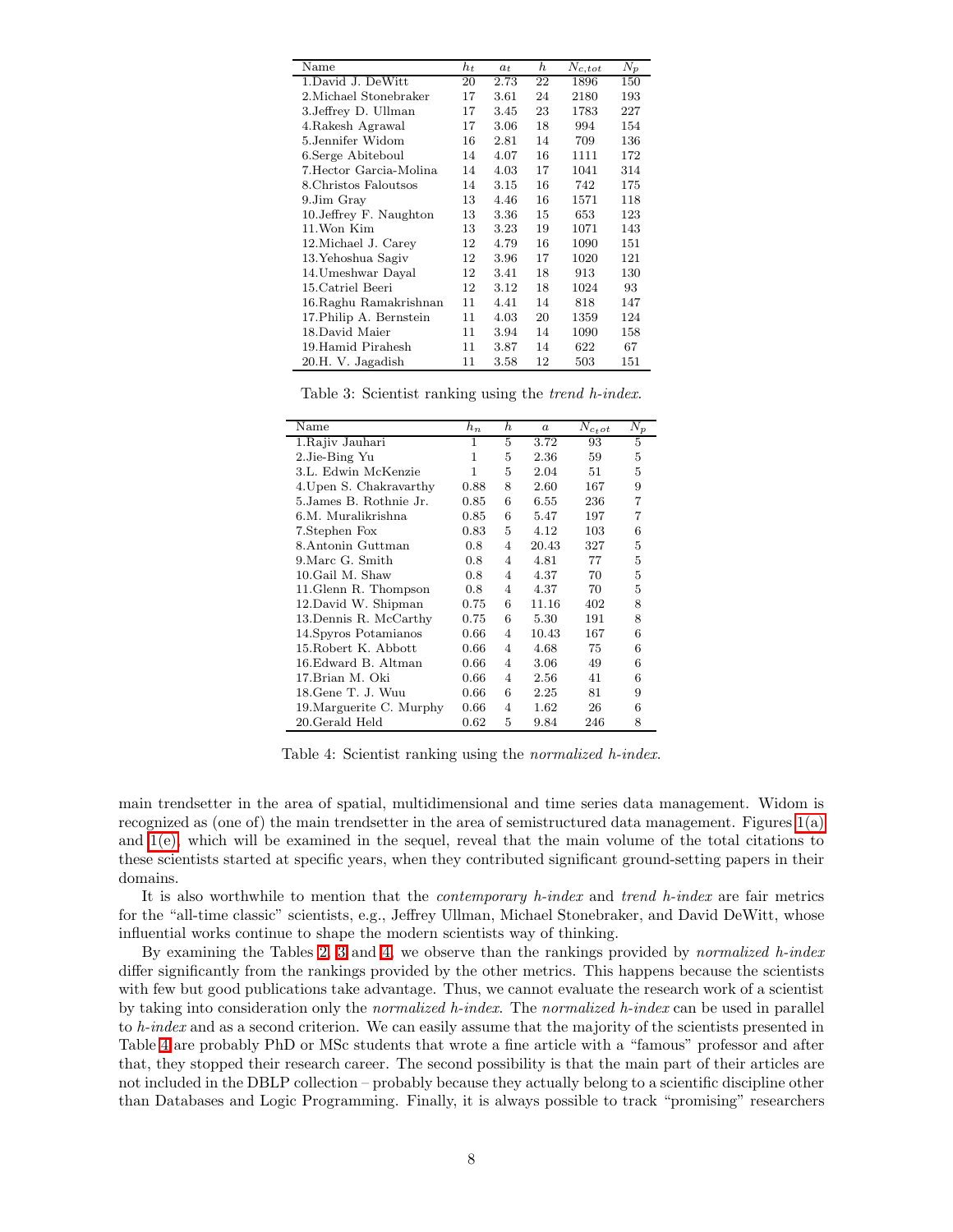among them, who will continue their significant research work.

Motivated by the differences in the above tables, we present the collection of graphs in Figure [1.](#page-9-2) In these figures, we can see the history of the *h-index* for those scientists, who present significant differences between the *h-index* family of citation indices, and also those who have a rapid upwards slope at their plot curves<sup>5</sup>. For each scientist, we provide a justification for the resulting curves related to his/her main research interests. It is the case that these scientists have really broad interests that can not be confined in a single term. Though, we attempt to characterize the field where they made their most significant contributions.

Comparing Figures [1\(a\)](#page-9-0) and [1\(b\)](#page-9-3) regarding Christos Faloutsos and Jim Gray respectively, we can see that the two scientists have the same *h-index* now. However, Christos Faloutsos has a more ascending slope than Jim Gray, since he started being cited on 1984, while Jim Gray on 1976. Also, the *trend h-index*  $(h_t)$  curve of Christos Faloutsos stays constantly over the *h-index*  $(h)$  equivalent. This means that Christos Faloutsos is getting cited very often at the present and thus, we expect his *h-index* to get higher than Jim Gray's *h-index*. Finally, Jim Gray's *contemporary h-index*  $(h_c)$  is constantly below h since 1985 and it diverges with time. This indicates that since 1985 he has not presented exceptionally seminal papers (relatively to his older ones) and after this point the progress is digressive. Indeed, the Turing Award recipient Jim Gray made ground setting contributions to transaction processing; this topic is considered as a solved problem now and it is not considered as an active research area. On the other hand, the main contributions of Christos Faloutsos focus in the area of spatial and multidimensional data management, which became very popular roughly since 1995.

Figures [1\(c\)](#page-9-4) and [1\(d\)](#page-9-5) correspond to Michael Stonebraker and David J. DeWitt. Both of these researchers are on the top of our list. We can notice that David J. DeWitt' *contemporary h-index* is very close to his *h-index*, which means that he keeps publishing very good papers. On the contrary, Michael Stonebraker has started to deflect since 1985. This helps us understand that Michael Stonebraker' *trend h-index* will also decrease after some years, as it is shown in the same figure. Thus, while Michael Stonebraker is in higher position than David J. DeWitt at the *h-index* ranking, David J. DeWitt comes first when examining the other two variations. This means that, if the productivity level of the two researchers keeps on the same pace, the second will soon surpass the first one at the *h-index* as well.

In Figure [1\(e\),](#page-9-1) we see the progress rate for Jennifer Widom. While Jennifer Widom is not even among the top 20 researchers using the *h-index*, she is on the 6th and 5th position using the *contemporary h-index* and *trend h-index*, respectively. She is the only researcher from our list that presents such a big difference on the timing rates compared to the basic *h-index*. As we can also see from the diagram, this difference is justifiable, since the increase rate of the basic *h-index* is high. She is also the only researcher that her *contemporary h-index* is constantly close to *h-index* and not below. Finally, although, for all the researchers that we present, the *trend h-index* is always lower than the *h-index* in the year of 2000, the *trend h-index* stays higher in her case. Jennifer Widom made some ground breaking contributions on building semistructured data management systems, that laid the foundations for the modern XML management systems.

In Figure [1\(f\),](#page-9-6) Won Kim presents an analogous path with Stonebraker. For instance, there is a high ascending curve for *trend h-index*, but *contemporary h-index* remains low after 1990, and it is finally obvious that *trend h-index* will also follow a decreasing path. Therefore, we expect that *h-index* will not present high increase. This is explained by the fact that the main research interests of Won Kim was on object-oriented database systems, which flourished during the last years of the eighties and in the first years of the nineties, but later become a relatively inactive area.

Our observations about Figure [1\(g\)](#page-9-7) concerning the work of Rakesh Aggrawal are analogous to those on Figure  $1(a)$  concerning Christos Faloutsos, thus we do not go into further details. In Figure  $1(h)$ concerning Yannis Ioannidis, we see an increasing trend that is analogous to that of Jim Gray. The *trend h-index* remains constantly over *h-index*, which means that there is a remarkable potential. In addition, the *contemporary h-index* presents a small deflection from *h-index* after 1993, which is completely analogous to that of Jim Gray after 1985. Based on the available data, Yannis Ioannidis follows the same progress path as Jim Gray, with a time lag of about 10 years.

<sup>5</sup>Again, we remind that our data set is rather incomplete for the years after 2000, and thus a downwards pitch for all the researchers appears during the years 1999-2000. However, the results are indicative.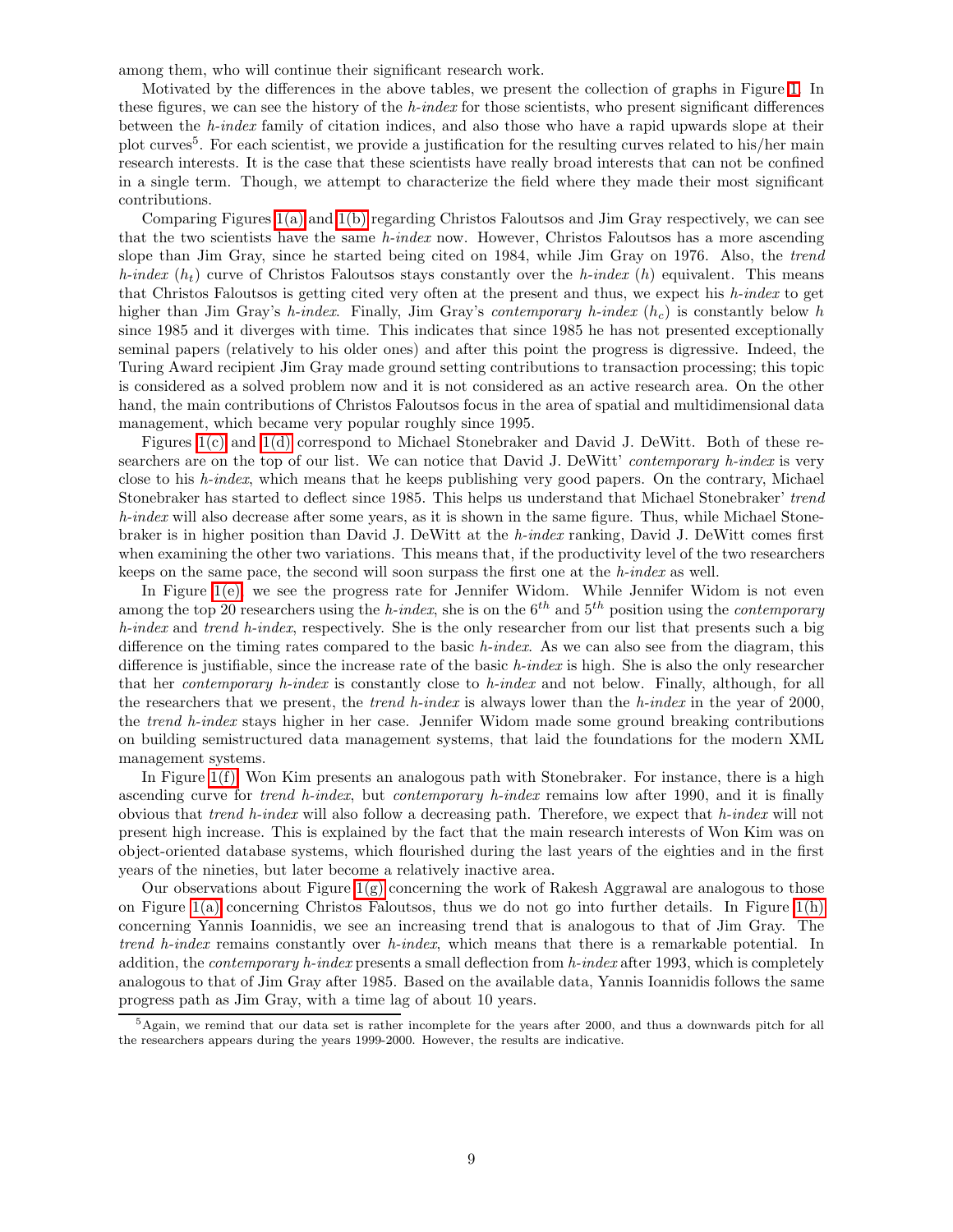<span id="page-9-5"></span><span id="page-9-4"></span><span id="page-9-3"></span><span id="page-9-0"></span>

<span id="page-9-8"></span><span id="page-9-7"></span><span id="page-9-6"></span><span id="page-9-2"></span><span id="page-9-1"></span>Figure 1: The *h-index* of scientists working in databases area.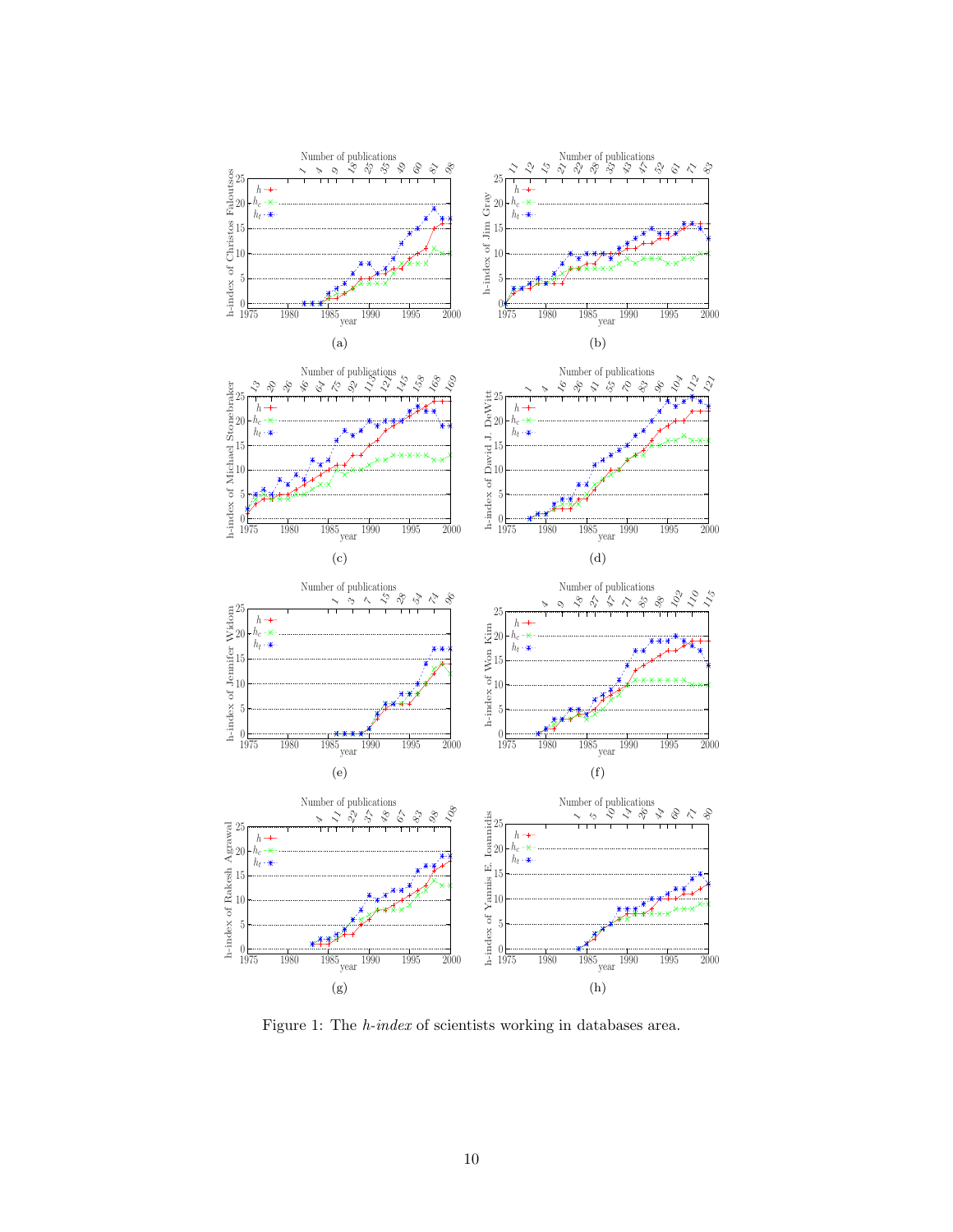### 4.1.1 Matching the *h-index* rankings to the awarded scientists

Our next investigation concerns an experiment to test whether the rankings by the *h-index* and its generalizations are in accordance with the awards for the database scientific domain. In papers [\[30\]](#page-18-9) and [\[32\]](#page-18-10) we used the '*SIGMOD E. F. Codd Innovations Award*' to evaluate some ranking methods. Here, we perform an analogous experiment. The higher an awarded scientist is ranked, the better the ranking method is considered to be. We have to note here, that the issue of awarding a scientists a particular award is not simply a matter of arithmetics (some numerical metrics), but it is much complex. Though, we use this methodology to test whether the citation indices defined in this metric reveal some general trends.

| Name                 | $\hbar$ | $h_c$ | $h_t$          | $\hbar$<br>$h_c$<br>$h_t$ | year | $\hbar$<br>$h_c$<br>$h_t$ |
|----------------------|---------|-------|----------------|---------------------------|------|---------------------------|
| Michael Stonebraker  | 1       | 3     | $\overline{2}$ | 3<br>$\mathfrak{D}$       | 1992 | $\overline{2}$<br>1<br>1  |
| Jim Grav             | 12      | 7     | 9              | 12<br>10<br>11            | 1993 | 8<br>15<br>11             |
| Philip A. Bernstein  | 4       | 16    | 17             | $\mathfrak{D}$<br>6<br>4  | 1994 | 5<br>$\overline{2}$<br>9  |
| David J. DeWitt      | 3       | 1     | 1              | 3<br>1<br>1               | 1995 | $\overline{2}$<br>1<br>1  |
| C. Mohan             | 28      | 37    | 31             | 36<br>35<br>44            | 1996 | 49<br>23<br>19            |
| David Maier          | 20      | 10    | 18             | 15<br>11<br>9             | 1997 | 17<br>15<br>10            |
| Serge Abiteboul      | 13      | 5     | 6              | 17<br>4<br>11             | 1998 | 16<br>11<br>6             |
| Hector Garcia-Molina | 9       | 11    | $\overline{7}$ | 10<br>8<br>4              | 1999 | 5<br>7<br>14              |
| Rakesh Agrawal       | 7       | 4     | 4              | 9<br>4<br>4               | 2000 | 7<br>4<br>4               |
| Rudolf Bayer         | 145     | 196   | 183            | 142 218 222               | 2001 | 145 196 183               |
| Patricia G. Selinger | 143     | 144   | 119            | 143 144 119               | 2002 | 143 144 119               |
| Donald D. Chamberlin | 44      | 87    | 69             | 87<br>69<br>44            | 2003 | 69<br>87<br>44            |
| Ronald Fagin         | 11      | 39    | 32             | 32<br>11<br>39            | 2004 | 32<br>39<br>11            |
| Lowest Ranking Point | 145     | 196   | 183            | 143 218 222               |      | 145 196 183               |
| Sum of Rank points   | 440     | 560   | 498            | 451 543 539               |      | 464 494 469               |

Table 5: Citations indices of scientists awarded with SIGMOD E. F. Codd Innovations Award.

<span id="page-10-0"></span>Table [5](#page-10-0) presents the list of the awarded scientists by the '*SIGMOD E.F.Codd Innovations Award*'. In the first group of columns entitled as  $(h, h_c, h_t)$  the current position of each scientist is presented by using the respective index. The second triplet of  $(h, h_c, h_t)$  shows the scientist positions one year before the awarding. Column year shows the year of the awarding, whereas the last triplet of  $(h, h_c, h_t)$  shows his position during (at the end of) the year of the awarding.

Although our data are not complete for the time period after 2000, however, we can make interesting observations for the years before 2000:

- C. Mohan. Although at this moment he is ranked relatively low by using the *trend h-index* and *contemporary h-index*, during the year of 1996 he was ranked higher according to the *trend h-index*. This was later depicted on the *h-index* since from the 49th position where he was ranked during 1996 he now climbed up to the  $28^{th}$  position.
- Other similar qualitative cases with obvious difference in the actual ranking are of Hector Garcia-Molina and Philip A. Bernstein.
- Serge Abiteboul. During the year of the awarding the *trend h-index* is relatively low (compared to the *contemporary h-index*). According to the *contemporary h-index*, he was ranked in a higher place. This shows that he had presented interesting work during the age of the awarding; he received the award before his work gets reflected to the *trend h-index* and *h-index*. Thus, in some cases, the *contemporary h-index* gives information that it cannot be depicted into the other indices.
- For the cases of Michael Stonebraker and David J. DeWitt, we see that they are stable at the top.

### 4.2 Experiments with conferences and journals ranking

### 4.2.1 Experiments with conferences ranking

To evaluate our citation indices on conference ranking, we extract only the database conferences (as defined in [\[13\]](#page-17-7)) from the data we used in the previous section. In the first part of this section we will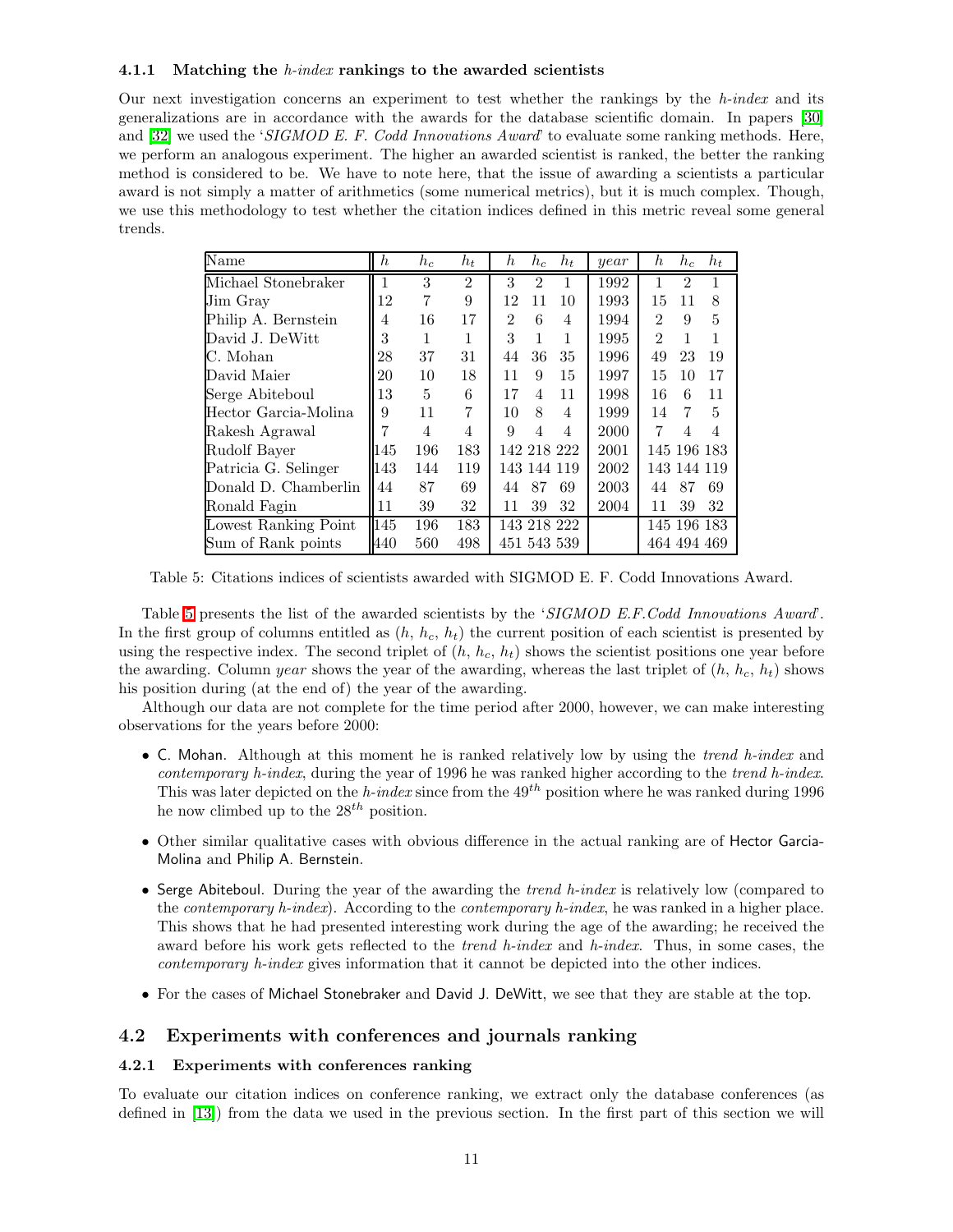make experiments using only the indicators that we fixed for scientists, namely *h-index*, *normalized hindex*, *contemporary h-index* and *trend h-index*. In Table [6](#page-11-0) we present the top-10 conferences using the *h-index* for the ordering<sup>6</sup>. Since the quality of the conferences is relatively constant, we observe that in Tables [7](#page-11-1) and [8](#page-11-2) there are no significant differences in the ranking. The ordering changes dramatically in Table [9](#page-11-3) due to the fact that complete data exist only for some conferences.

| Name             | h. | $\boldsymbol{a}$ | $N_{c,tot}$ |      |
|------------------|----|------------------|-------------|------|
| $1$ .sigmod $45$ |    | 6.05             | 12261       | 2059 |
| $2$ , vldb       | 37 | 7.10             | 9729        | 2192 |
| 3. pods          | 26 | 5.74             | 3883        | 776  |
| 4.icde           | 22 | 6.83             | 3307        | 1970 |
| 5.er             | 16 | 5.80             | 1486        | 1338 |
| $6.$ edbt        | 13 | 3.89             | 658         | 434  |
| 7.eds            | 12 | 3.65             | 527         | 101  |
| 8.adbt           | 12 | 2.86             | 412         | 42   |
| 9.icdt           | 11 | 4.79             | 580         | 313  |
| $10.00$ dbs $11$ |    | 3.96             | 480         | 122  |

<span id="page-11-0"></span>Table 6: Conferences ranking using the *h-index*.

| Name            | $h_c$ | $a_c$ | h. | $N_{c,tot}$ | $N_{\bm{p}}$ |
|-----------------|-------|-------|----|-------------|--------------|
| $1$ sigmod $21$ |       | 9.49  | 45 | 12261       | 2059         |
| $2$ , vldb      | 17    | 11.34 | 37 | 9729        | 2192         |
| 3.pods          | 12    | 9.73  | 26 | 3883        | 776          |
| 4.icde          | 11    | 11.88 | 22 | 3307        | 1970         |
| $5$ .icdt       | 8     | 5.04  | 11 | 580         | 313          |
| $6.$ edbt       | 7     | 6.16  | 13 | 658         | 434          |
| 7.oodbs         | 6     | 3.63  | 11 | 480         | 122          |
| 8.er            | 5     | 16.21 | 16 | 1486        | 1338         |
| 9.kdd           | 5     | 6.89  | 6  | 243         | 1074         |
| $10$ .dood      | 5     | 6.57  | 8  | 440         | 171          |

<span id="page-11-1"></span>Table 7: Conferences ranking using the *contemporary h-index*.

| Name             | ht | $a_t$ | h  | $N_{c,tot}$ | $N_{\bm{p}}$ |
|------------------|----|-------|----|-------------|--------------|
| $1$ .sigmod $34$ |    | 6.67  | 45 | 12261       | 2059         |
| $2$ , vldb       | 27 | 8.00  | 37 | 9729        | 2192         |
| 3.pods           | 19 | 6.53  | 26 | 3883        | 776          |
| 4.icde           | 16 | 9.52  | 22 | 3307        | 1970         |
| $5$ .icdt        | 12 | 3.67  | 11 | 580         | 313          |
| $6.$ edbt        | 9  | 6.02  | 13 | 658         | 434          |
| 7.er             | 8  | 10.35 | 16 | 1486        | 1338         |
| 8.dood           | 8  | 4.43  | 8  | 440         | 171          |
| $9. \text{kdd}$  | 7  | 6.42  | 6  | 243         | 1074         |
| $10.$ d $b$ pl   | 7  | 5.11  | 8  | 410         | 228          |

<span id="page-11-2"></span>Table 8: Conferences ranking using the *trend h-index*.

| Name            | $h_n$ | h.                       | $\alpha$ | c,tot |     |
|-----------------|-------|--------------------------|----------|-------|-----|
| 1.adbt          | 0.28  | 12                       | 2.86     | 412   | 42  |
| 2.dpds          | 0.17  | 7                        | 2.97     | 146   | 39  |
| 3.eds           | 0.11  | 12                       | 3.65     | 527   | 101 |
| 4.icod          | 0.11  | 6                        | 3        | 108   | 52  |
| 5. jcdkb        | 0.11  | 8                        | 3.32     | 213   | 70  |
| $6$ .ddb        | 0.09  | $\overline{\mathcal{A}}$ | 6.87     | 110   | 44  |
| 7.oodbs         | 0.09  | 11                       | 3.96     | 480   | 122 |
| 8.tdb           | 0.08  | 3                        | 6.44     | 58    | 36  |
| 9.berkeley 0.07 |       | 10                       | 3.52     | 352   | 142 |

<span id="page-11-3"></span>Table 9: Conferences ranking using the *normalized h-index*.

In Figure [2](#page-12-0) we present in the same way we used for scientists, the progress of selected conferences. Note here that the *h-index* is shown per year in the graphs, which means that this is the computed *h-index*

<sup>6</sup>The symbol  $a_c$  in Table [6](#page-11-0) and the symbol  $a_t$  in Table [8](#page-11-2) correspond to the *a-index* on Definition 2.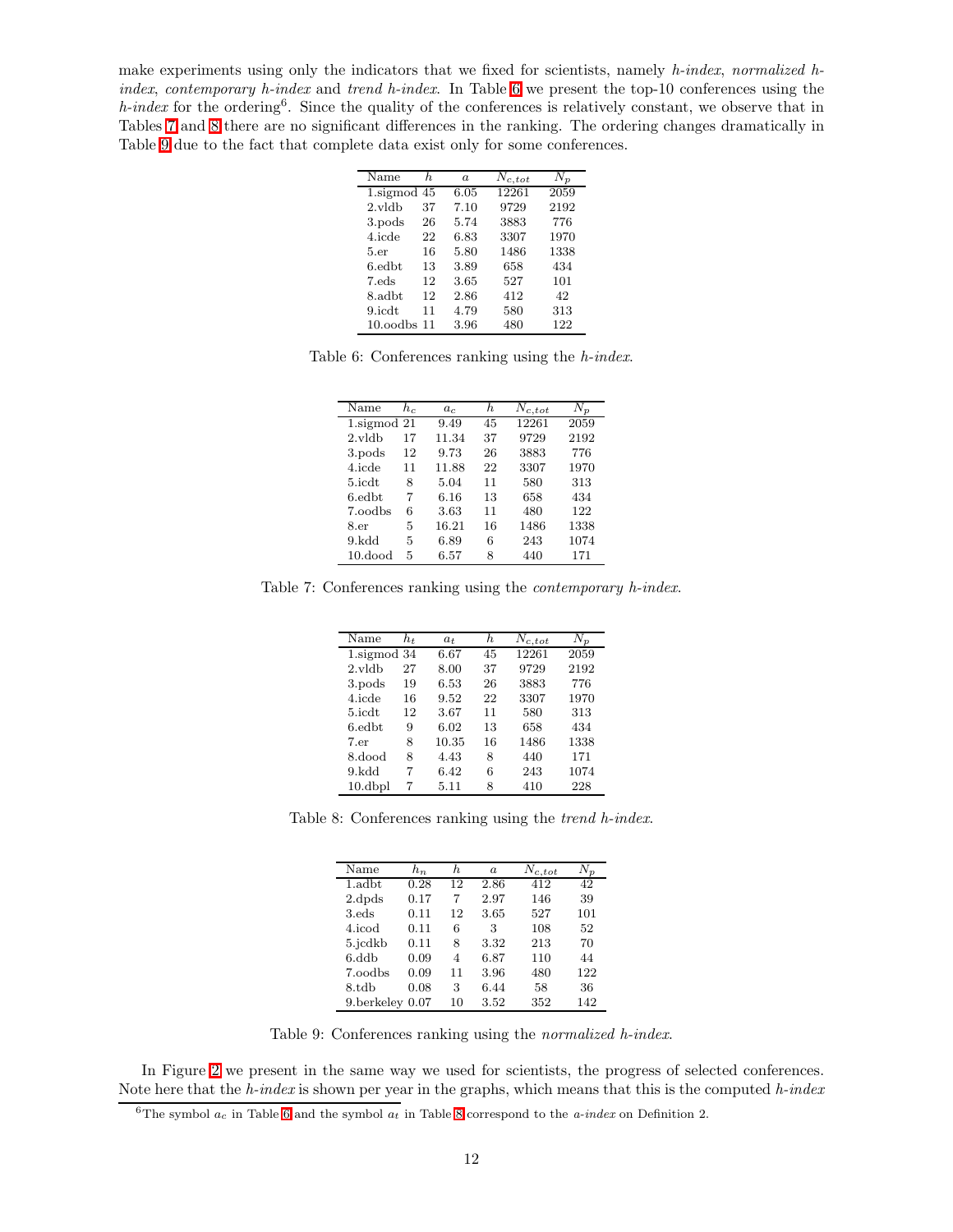<span id="page-12-2"></span>

<span id="page-12-4"></span><span id="page-12-3"></span><span id="page-12-0"></span>Figure 2: The *h-index* of database conferences.

<span id="page-12-1"></span>during the specific year. E.g., the *h-index* that is computed for the VLDB for 1995 is the *h-index* that is computed if we exclude everything from our database after 1995. Apparently, this is different from a score for the VLDB'95, which we defined earlier as  $h_{1995}$ .<sup>7</sup>

Figure [2\(c\)](#page-12-1) presents the history of the SIGMOD conference. According to the tables, SIGMOD is ranked first. In the figure, we observe its steeply ascending line. Also the *trend h-index* remains higher than the *h-index* (until 1999). On the other hand, the PODS conference (Figure [2\(b\)\)](#page-12-2) follows a bending line after 1993. Thus, the *h-index* is lightly increased. This can be attributed to the shift in the conference topics; it moved from issues related to the common ground of artificial intelligence and databases, to topics closer to database theory, thus losing some popularity. ICDE is a relatively younger conference compared to the rest of the conferences presented, but we can see in the plot (Figure [2\(e\)\)](#page-12-3), that it follows a rapidly ascending course, indicating a very competitive conference.

Finally, with respect to the ADBT conference (Figure  $2(d)$ ) we mention that this conference was organized only three times (1977, 1979 and 1982). As we can see in the upper  $x$  axis, the number of publications stops increasing after 1982. Thus, we can not compare it to the rest of the conferences. The small number of publications of ADBT is the reason that ADBT is ranked first in Table [9.](#page-11-3)

The next step in conference ranking is to evaluate the usefulness and benefit of Definitions [6](#page-4-1) and [7.](#page-4-2)

<sup>&</sup>lt;sup>7</sup>Due to the lack of citations for the years after 1999, in all graphs there is a stabilization of the *h*-index line and a downfall for the indicators trend h-index and contemporary h-index.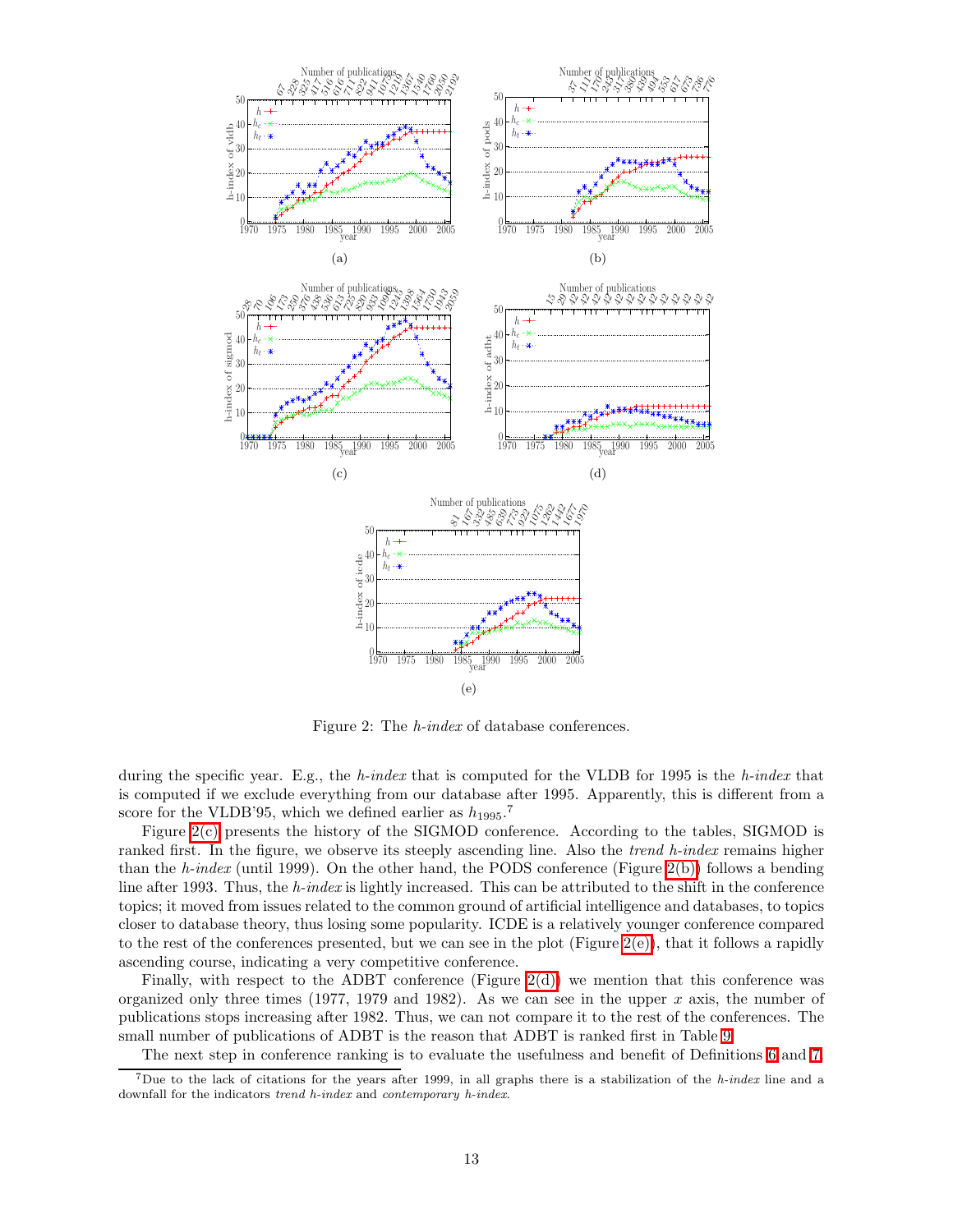This way, we evaluate, for example, VLDB'95 independently from VLDB'94. Obviously, in this case it is meaningless to add a second time dimension (with indicators *contemporary h-index* and *trend h-index*). The *contemporary h-index* of VLDB'95 will be stable during all the following years, since all papers are published during the same year. On the other hand, it is not important to see whether a conference organized in 1980 still gets citations.

Indicatively, we present the Tables [10](#page-13-0) and [11](#page-13-1) which present the conferences ranking for the years 1995 and 1990 respectively. In part (a) of these tables the ordering is performed by using the *yearly h-index*  $(h_y)$ . Factor a is the second criterion for the ranking. We also present the columns  $h_y^n$ , which is the *h-index* divided by the number of publications  $N_{p,y}$ . Also, column  $N_{c,1995}$  is the number of citations to papers published during 1995. In the second part (b) of the tables, the ordering is computed based to the *normalized h-index*. Notice here, that although it seems to have equivalences by using  $h_y^n$ , the real numbers make such a situation almost unprovable (i.e.,  $5/24 = 0.20833$ ,  $6/29 = 0.206897$ ).

What we observe here, is that there are no important differences in the ranking for the two indicative years, neither using the *normalized h-index*. On the other hand, it is obvious that the use of *normalized h-index* gives a small advantage to the conferences that have a small number of publications. For example, the VLDB conference is almost stable in the first place using the *yearly h-index*, but it is improbable to get the first place using the *normalized yearly h-index*.

| Name                 | $h_{1995}$ | $\boldsymbol{a}$ | $h_{1995}^{\overline{n}}$ |     | $N_{c,1995} N_{p,1995}$ | Name      | $h_{1995}^{n}$ | $h_{1995}$     | $N_{p,1995}$ |
|----------------------|------------|------------------|---------------------------|-----|-------------------------|-----------|----------------|----------------|--------------|
| 1.vldb               | 11         | 3.57             | 0.15                      | 432 | 72                      | $1$ .ssd  | 0.20           | 5              | 24           |
| 2.sigmod             | 9          | 4.62             | 0.10                      | 375 | 85                      | 2.pods    | 0.20           | 6              | 29           |
| $3.\mathrm{icde}$    | 6          | 6.63             | 0.08                      | 239 | 68                      | 3.cdb     | 0.2            | $\overline{2}$ | 10           |
| 4.pods               | 6          | 4.16             | 0.20                      | 150 | 29                      | 4.vldb    | 0.15           | 11             | 72           |
| $5.\mathrm{ssd}$     | 5          | 2.08             | 0.20                      | 52  | 24                      | 5. coopis | 0.14           | 3              | 21           |
| 6.kdd                | 4          | 3.81             | 0.07                      | 61  | 56                      | 6.artdb   | 0.11           | $\overline{2}$ | 17           |
| 7.cikm               | 3          | 6.22             | 0.05                      | 56  | 55                      | 7.sdb     | 0.11           |                | 9            |
| $8.\mathbf{d}$ ood   | 3          | 5.88             | 0.06                      | 53  | 46                      | 8.sigmod  | 0.10           | 9              | 85           |
| $_{9.\mathrm{icdt}}$ | 3          | 3.66             | 0.08                      | 33  | 34                      | 9.ride    | 0.10           | $\overline{2}$ | 19           |
| $10.$ er             | 3          | 3.33             | 0.06                      | 30  | 47                      | 10.tdb    | 0.1            | 2              | 20           |
|                      |            |                  | $\alpha$                  |     |                         |           | (b)            |                |              |

<span id="page-13-0"></span>Table 10: Conferences ranking for the year 1995.

| Name                 | $h_{1990}$ | $\boldsymbol{a}$ | $h_{1990}^{\overline{n}}$ . |     | $\overline{N_{c}},_{1990} N_{p,1990}$ | Name                 | $h_{1995}^n$ | $h_{1995}$ | $N_{p,1995}$ |
|----------------------|------------|------------------|-----------------------------|-----|---------------------------------------|----------------------|--------------|------------|--------------|
| $1$ .vldb            | 16         | 2.57             | 0.26                        | 659 | 60                                    | $1.\mathrm{sigmoid}$ | 0.31         | 15         | 48           |
| $2.\mathrm{sigmoid}$ | 15         | 3.44             | 0.31                        | 776 | 48                                    | 2.pods               | 0.30         | 11         | 36           |
| $3.\mathrm{icde}$    | 11         | 2.76             | 0.16                        | 335 | 67                                    | 3. vldb              | 0.26         | 16         | 60           |
| 4.pods               | 11         | 2.40             | 0.30                        | 291 | 36                                    | $4 \text{ dpds}$     | 0.22         | 4          | 18           |
| $5.\text{edbt}$      | 7          | 2.83             | 0.21                        | 139 | 32                                    | 5.edbt               | 0.21         | 7          | 32           |
| $6.\mathrm{icdt}$    | 5          | 4.32             | 0.14                        | 108 | 34                                    | 6.ssdbm              | 0.16         | 3          | 18           |
| 7.dpds               | 4          | 3.75             | 0.22                        | 60  | 18                                    | 7.icde               | 0.16         | 11         | 67           |
| 8.er                 | 3          | 4.66             | 0.08                        | 42  | 35                                    | 8.icdt               | 0.14         | 5          | 34           |
| $9.\mathrm{ds}$      | 3          | 4.11             | 0.12                        | 37  | 24                                    | 9. d s               | 0.12         | 3          | 24           |
| $10$ .ssdbm          | 3          | 3                | 0.16                        | 27  | 18                                    | $10$ .ewdw           | 0.10         | 3          | 29           |
|                      |            |                  | $\left(a\right)$            |     |                                       |                      | (b)          |            |              |

<span id="page-13-1"></span>Table 11: Conferences ranking for the year 1990.

In Figure [3](#page-14-0) we present the plots for the values of *yearly h-index* (hy) and *normalized yearly h-index*  $(h_y^n)$  for the top four conferences VLDB, PODS, SIGMOD and ICDE. The values for  $h_y$  are drawn using bars, because each value is independent from the rest ones. The value for  $h_y$  of a conference has different upper bound for each year. The upper bound for each year is defined by the number of papers published during this year. This is depicted on the upper x axes. On the other hand, the  $h_y^n$  values are normalized. So, it is a comparable value for the two years of a conference and it is drawn with the (red) cross points line. The values for the  $h_y^n$  index are presented in axes y2. There is no association of axes y1 to y2, thus we cannot compare (obviously) the values of  $h_y^n$  to  $h_y$ . The only remark that we can make is that the one curve follows approximately the other. This comes in agreement with the conclusions derived from Tables [10](#page-13-0) and [11.](#page-13-1)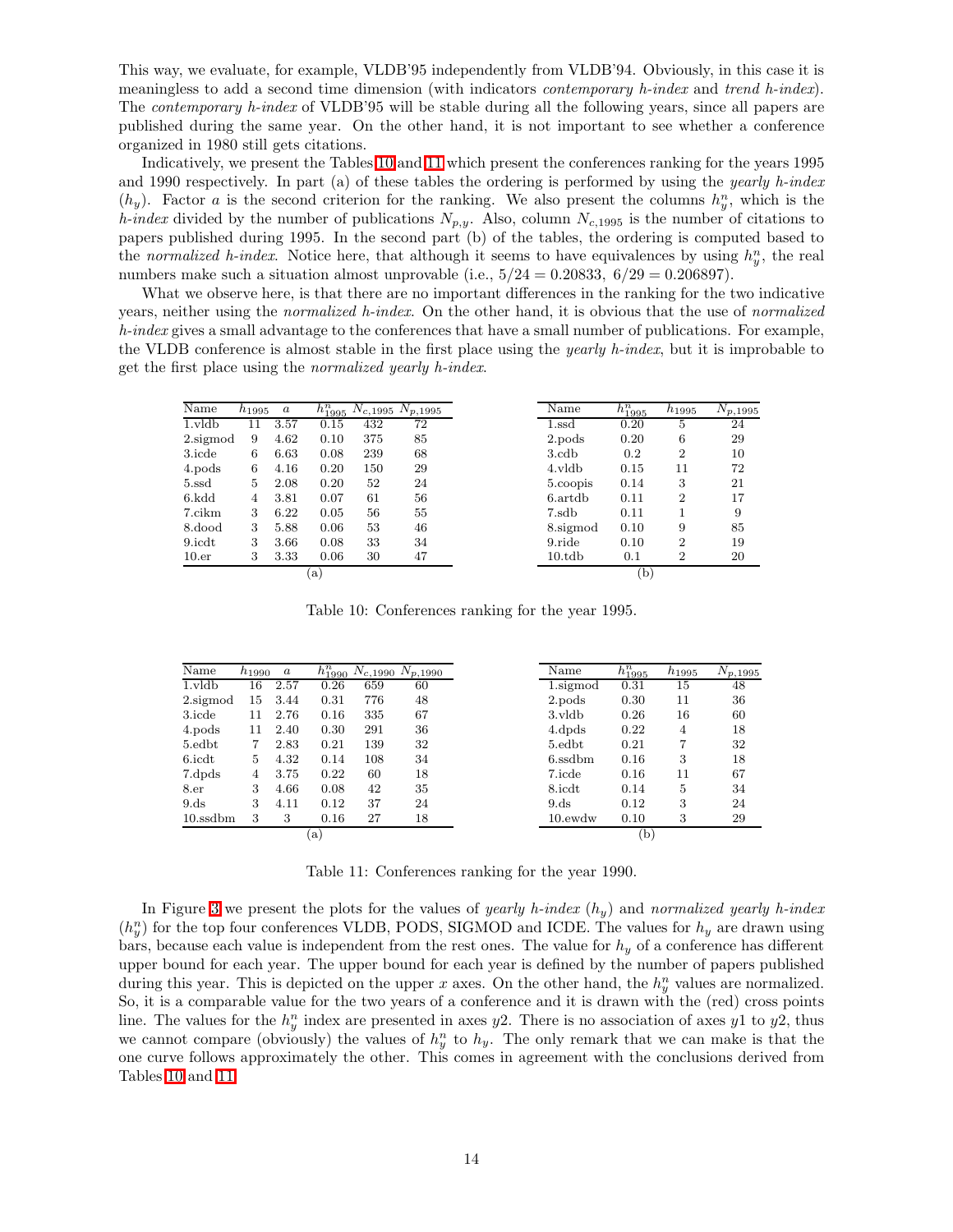

<span id="page-14-0"></span>Figure 3: The *yearly h-index* and *normalized yearly h-index* of database conferences.

#### 4.2.2 Experiments with journals ranking

In the case of journals, we can use the basic form of *h-index* as well as the generalizations *contemporary h-index* and *trend h-index* and the variant *normalized h-index* we defined for scientists and for conferences. Here, similarly to the case of conferences, the *normalized h-index* is a valuable indicator contrary to the case of the scientists.

Tabular data in Figures [4\(a\),](#page-15-1) [4\(b\),](#page-15-2) [5\(a\)](#page-15-3) and [5\(b\)](#page-15-4) present the top-10 journals according to the four aforementioned indices. As expected, the ACM TODS (tods), IEEE TDKE (tkde), SIGMOD Record (sigmod) are the top three journals. The striking observation is that the Information Systems (is) drops in the ranking with the *contemporary h-index* and *trend h-index* as compared to its position with *hindex*, implying that it is not considered an exceptionally prestigious journal anymore. On the contrary, SIGMOD Record and VLDB Journal (vldb) show an uprising trend.

In Figure [6](#page-16-7) we present the results of computing the defined indices for the major journals of the database domain on a per year basis. Due to the lack of available data after the year 2000, all indices drop steeply. Though, the case of ACM TODS is worthwhile mentioning. Its *trend h-index* drops after 1993, which can be attributed to the relatively large end-to-end publication time of its articles during the years 1990-2000 [\[33\]](#page-18-17), which acted as an impediment for the authors to submit their works in that venue. Fortunately, this is not the case anymore. Also, the case of SIGMOD Record is characteristic, because, even though it is published since 1970, its indices get really noticeable only after 1980, when this newsletter started to publish some very good survey-type articles and was freely available on the Web, which improved its visibility.

Finally, in Figure [7](#page-17-8) we present the results of computing the *yearly h-index* and the *normalized yearly h-index* for the major journals of the database domain on a per year basis. In these figures we can easily see that the ACM TODS journal undoubtedly gets the first place. Also, Figure [7\(a\)](#page-17-9) shows that the *yearly h-index* follows a decreasing path which comes in agreement with Figure [6\(a\).](#page-16-8) Also, Figure [7\(e\)](#page-17-10) comes in aggrement with Figure  $6(e)$ . In Figure [7\(c\)](#page-17-11) it is shown that the small number of published papers for the years 1984 and 1986 make the *normalized yearly h-index* to get higher than usual for the SIGMOD Record journal. TKDE (Figure [7\(b\)\)](#page-17-12) seems to follow a descreasing slope and finally, VLDB (Figure [7\(d\)\)](#page-17-13) follows an uprising trend until 1996.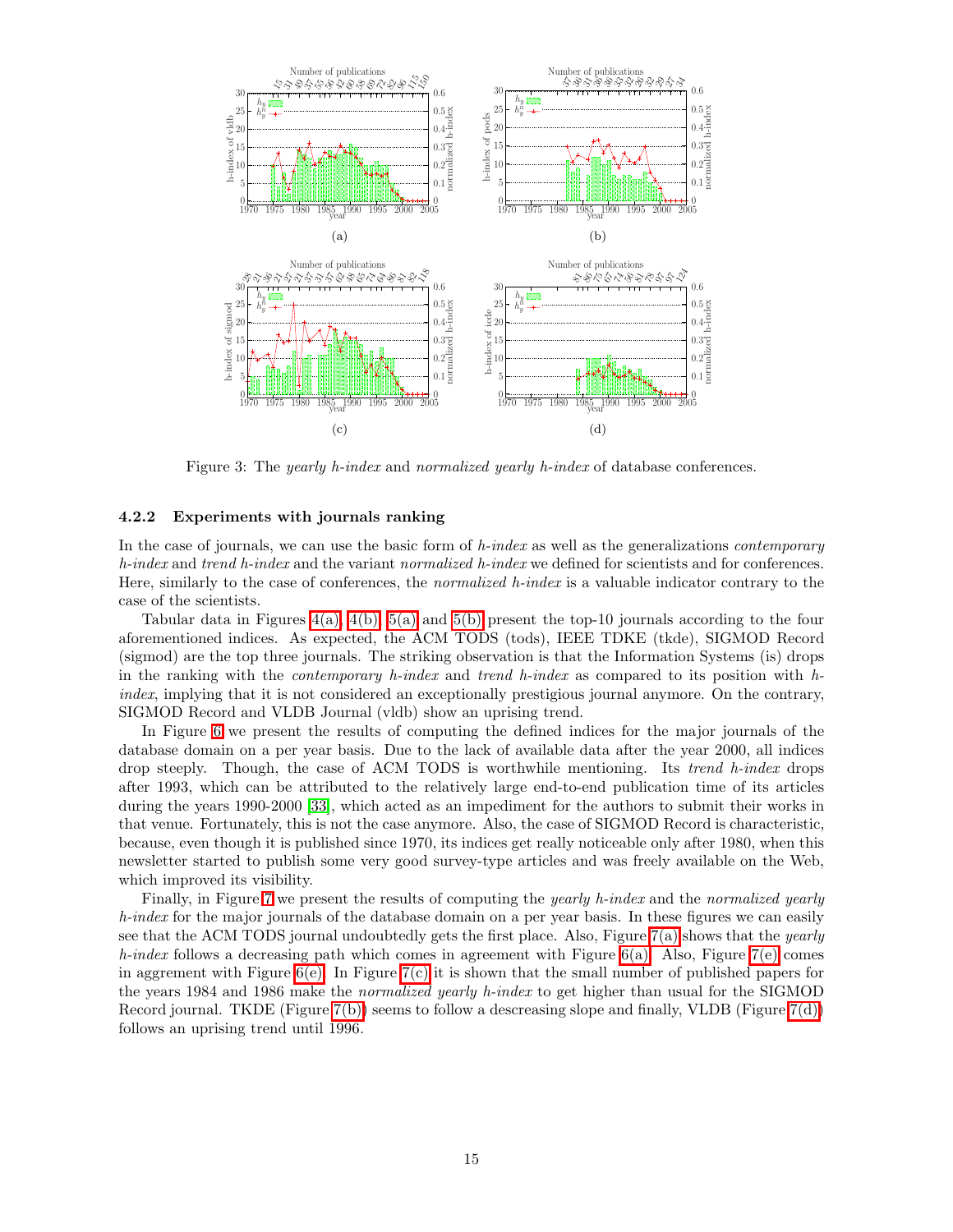<span id="page-15-2"></span><span id="page-15-1"></span>

| Name                                      | n  | a    | $N_{c,tot}$ | $N_p$ | Name                                                      | $h_n$ | h              | $\boldsymbol{a}$ | $N_{c,tot}$ |  |
|-------------------------------------------|----|------|-------------|-------|-----------------------------------------------------------|-------|----------------|------------------|-------------|--|
| $1.$ tods                                 | 49 | 3.88 | 9329        | 598   | 1.tods                                                    | 0.08  | 49             | 3.88             | 9329        |  |
| 2.tkde                                    | 18 | 4.69 | 1520        | 1388  | 2.tois                                                    | 0.03  | 13             | 4.37             | 740         |  |
| 3.is                                      | 16 | 4.71 | 1208        | 934   | 3.vldb                                                    | 0.03  | 9              | 5.03             | 408         |  |
| $4.\mathrm{sigmoid}$ 15                   |    | 5.07 | 1142        | 1349  | $4.$ dpd                                                  | 0.02  | 6              | 5.25             | 189         |  |
| 5.tois                                    | 13 | 4.37 | 740         | 378   | 5.jiis                                                    | 0.01  | 6              | 4.33             | 156         |  |
| $6$ .debu                                 | 11 | 7.13 | 863         | 877   | $6$ .datamine $0.01$                                      |       | 3              | 5.11             | 46          |  |
| 7.vldb                                    | 9  | 5.03 | 408         | 281   | 7.is                                                      | 0.01  | 16             | 4.71             | 1208        |  |
| 8.ipl                                     | 8  | 6.06 | 388         | 4939  | 8.ijcis                                                   | 0.01  | $\overline{4}$ | 3.12             | 50          |  |
| $9.\mathrm{dke}$                          | 6  | 8.77 | 316         | 773   | 9.tkde                                                    | 0.01  | 18             | 4.69             | 1520        |  |
| $10 \text{.}$ d $p$ d                     | 6  | 5.25 | 189         | 238   | $10.$ debu                                                | 0.01  | 11             | 7.13             | 863         |  |
| (a) Journal ranking using the $h$ -index. |    |      |             |       | Journal ranking using the <i>normalized</i> h-index<br>b) |       |                |                  |             |  |

<span id="page-15-4"></span>Figure 4: Journal ranking using *h-index* (left) and *normalized h-index* (right).

<span id="page-15-3"></span>

| Name                                                    | $h_c$ | $a_c$ | <i>n</i> | $N_{c,tot}$ | $N_p$ |
|---------------------------------------------------------|-------|-------|----------|-------------|-------|
| $1.$ tods                                               | 18    | 6.25  | 49       | 9329        | 598   |
| $2.\text{tkde}$                                         | 10    | 6.40  | 18       | 1520        | 1388  |
| $3.\sigma$ sigmod $9$                                   |       | 6.17  | 15       | 1142        | 1349  |
| $4.\text{debu}$                                         | 6     | 9.21  | 11       | 863         | 877   |
| 5.vldb                                                  | 6     | 6.47  | 9        | 408         | 281   |
| 6.tois                                                  | 6     | 6.09  | 13       | 740         | 378   |
| 7.is                                                    | 5     | 12.77 | 16       | 1208        | 934   |
| 8.dpd                                                   | 5     | 4.19  | 6        | 189         | 238   |
| $9.$ jiis                                               | 5     | 3.79  | 6        | 156         | 318   |
| $10.$ dke                                               | 4     | 7.70  | 6        | 316         | 773   |
| (a) Journal ranking using the <i>contemporary</i> $h$ - |       |       |          |             |       |

index.

Figure 5: Journal ranking using *contemporary h-index* (left) and *trend h-index* (right).

### <span id="page-15-0"></span>5 Conclusions

Estimating the significance of a scientist's work is a very important issue for prize awarding, faculty recruiting, etc. This issue has received a lot of attention during the last years and a number of metrics have been proposed which are based on arithmetics upon the number of articles published by a scientist and the total number of citations to these articles. The interest on these topics has been renewed and in a path-breaking paper, J. E. Hirsch proposed the *h-index* to perform fair ranking of scientists, avoiding many of the drawbacks of the earlier bibliographic ranking methods.

The initial proposal and meaning of the *h-index* has various shortcomings, mainly of its inability to differentiate between active and inactive (or retired) scientists and its weakness to differentiate between significant works in the past (but not any more) and the works which are "trendy" or the works which continue to shape the scientific thinking.

Based on the identification of these shortcomings of *h-index*, we proposed in this article a number of effective *h-index* generalizations and some variants. Some of these novel citation indices aim at the ranking of scientists by taking into account the age of the published articles, or the age of the citations to each article. The other citations indices aim at ranking publication venues, i.e., conferences and journals, taking into account the variable number of published articles.

To evaluate the proposed ranking metrics, we conducted extensive experiments on an online bibliographic database containing data from journal and conference publications as well, and moreover focused in the specific area of databases. From the results we obtained, we concluded that *h-index* is not a general purpose indicative metric. Some of the novel indices, namely *contemporary h-index* and *trend h-index*, are able to disclose latent facts in citation networks, like trendsetters and brilliant young scientists. For the case of conference and journal ranking, the indices *normalized h-index*, *contemporary h-index* and *trend h-index* give a more fair view for the ranking. Finally, the *yearly h-index* and the *normalized yearly h-index* can be used in order to evaluate separately each conference/journal's success.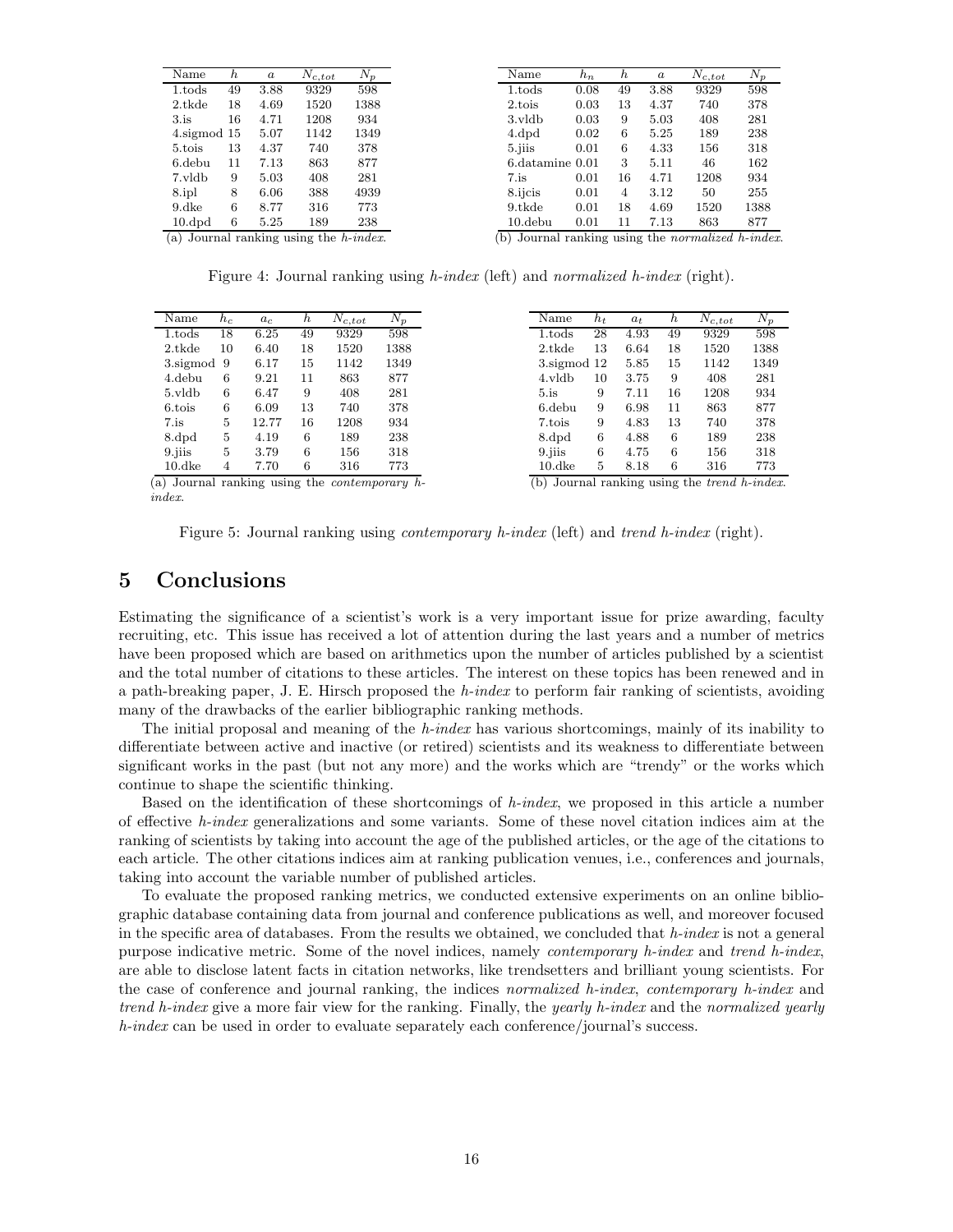<span id="page-16-8"></span>

<span id="page-16-9"></span><span id="page-16-7"></span>Figure 6: The *h-index*, *contemporary h-index* and *trend h-index* of major database journals.

## <span id="page-16-4"></span>References

- [1] P. Ball. Index aims for fair ranking of scientists h-index sums up publication record. *Nature*, 436(7053):900, 2005.
- <span id="page-16-5"></span><span id="page-16-0"></span>[2] J. Bar-Ilan. h-index for price medalists revisited. *ISSI Newsletter*, 5, Jan. 2006.
- <span id="page-16-6"></span>[3] S. J. Barnes. Assessing the value of IS journals. *Communications of the ACM*, 48(1):110–112, 2005.
- [4] P. D. Batista, M. G. Campiteli, O. Kinouchi, and A. S. Martinez. Is it possible to compare researchers with different scientific interests? *Scientometrics*, 68(1), 2007. To appear.
- <span id="page-16-1"></span>[5] P. A. Bernstein, E. Bertino, A. Heuer, C. J. Jensen, H. Meyer, M. Tamer Ozsu, R. T. Snodgrass, and K.-Y. Whang. An apples-to-apples comparison of two database journals. *ACM SIGMOD Record*, 34(4):61–64, 2005.
- <span id="page-16-2"></span>[6] P. Bharati and P. Tarasewich. Global perceptions of journals publishing e-commerce research. *Communications of the ACM*, 45(5):21–26, 2002.
- <span id="page-16-3"></span>[7] J. Bollen, M. A. Rodriguez, and H. Van de Sompel. Journal status, May 2006. Preprint available at http://arxiv.org/abs/cs/0601030.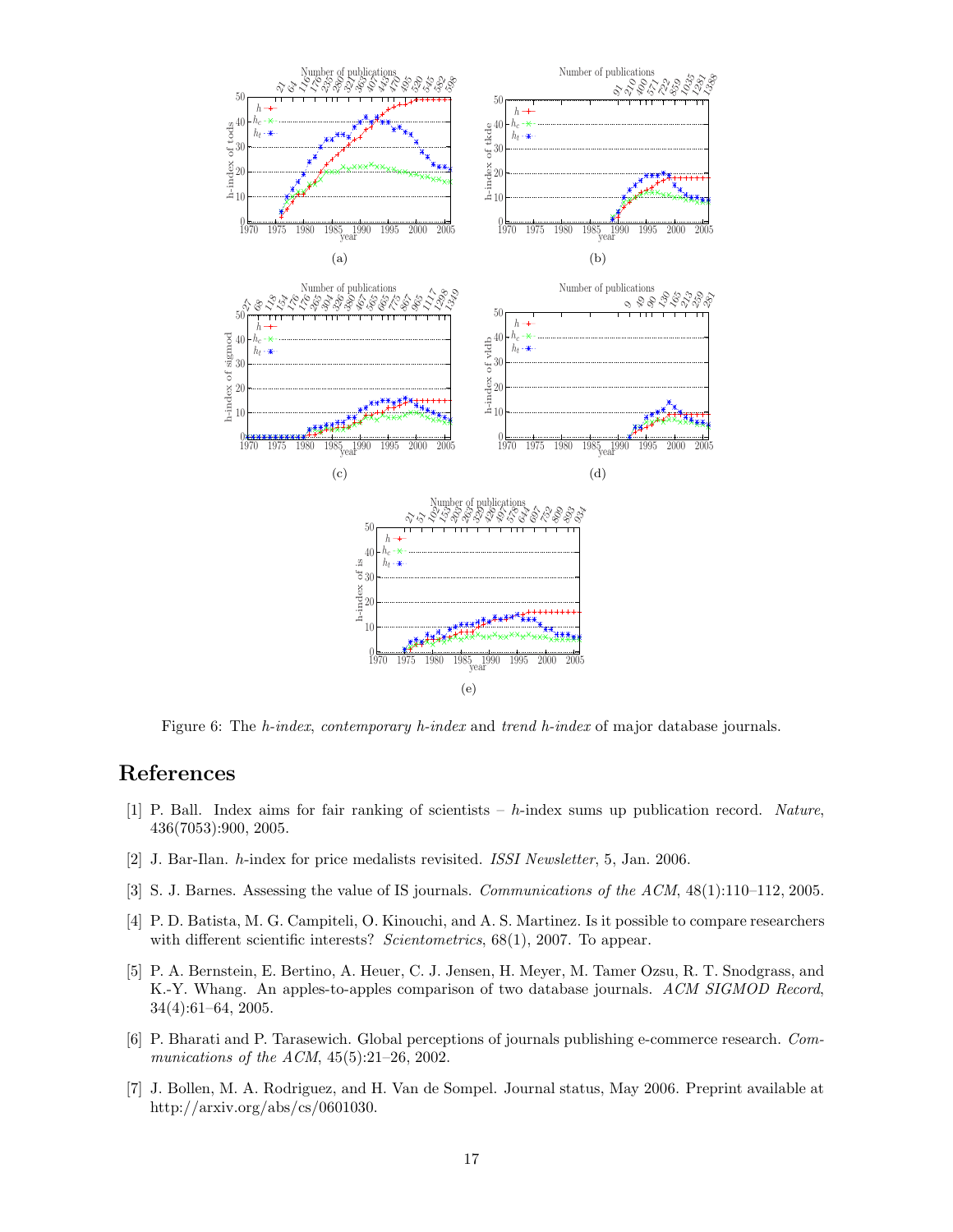<span id="page-17-12"></span><span id="page-17-9"></span>

<span id="page-17-13"></span><span id="page-17-11"></span><span id="page-17-10"></span><span id="page-17-8"></span>Figure 7: The *yearly h-index* and *normalized yearly h-index* of major database journals.

- <span id="page-17-5"></span>[8] L. Bornmann and H.-D. Daniel. Does the h-index for ranking of scientists really work? *Scientometrics*, 65(3):391–392, 2005.
- <span id="page-17-2"></span>[9] T. Braun, W. Glanzel, and A. Schubert. A Hirsch-type index for journals. *The Scientist*, 19(22):8–10, 2005.
- <span id="page-17-3"></span>[10] B. Cronin and L. Meho. Using the H-index to rank influential information scsientists. *Journal of the American Society for Information Science and Technology*, 57(9):1275–1278, 2006.
- <span id="page-17-6"></span><span id="page-17-4"></span>[11] L. Egghe. Dynamic h-index: The Hirsch index in function of time. *Scientometrics*, 2006. To appear.
- <span id="page-17-7"></span>[12] L. Egghe. Theory and practise of the g-index. *Scientometrics*, 2006. To appear.
- [13] E. Elmacioglu and D. Lee. On six degrees of separation in DBLP-DB and more. *ACM SIGMOD Record*, 34(2):33–40, 2005.
- <span id="page-17-1"></span><span id="page-17-0"></span>[14] E. Garfield. Citation analysis as a tool in journal evaluation. *Science*, 178:471–479, 1972.
- [15] B. C. Hardgrave and K. A. Walstrom. Forums for MIS scholars. *Communications of the ACM*, 40(11):119–124, 1997.